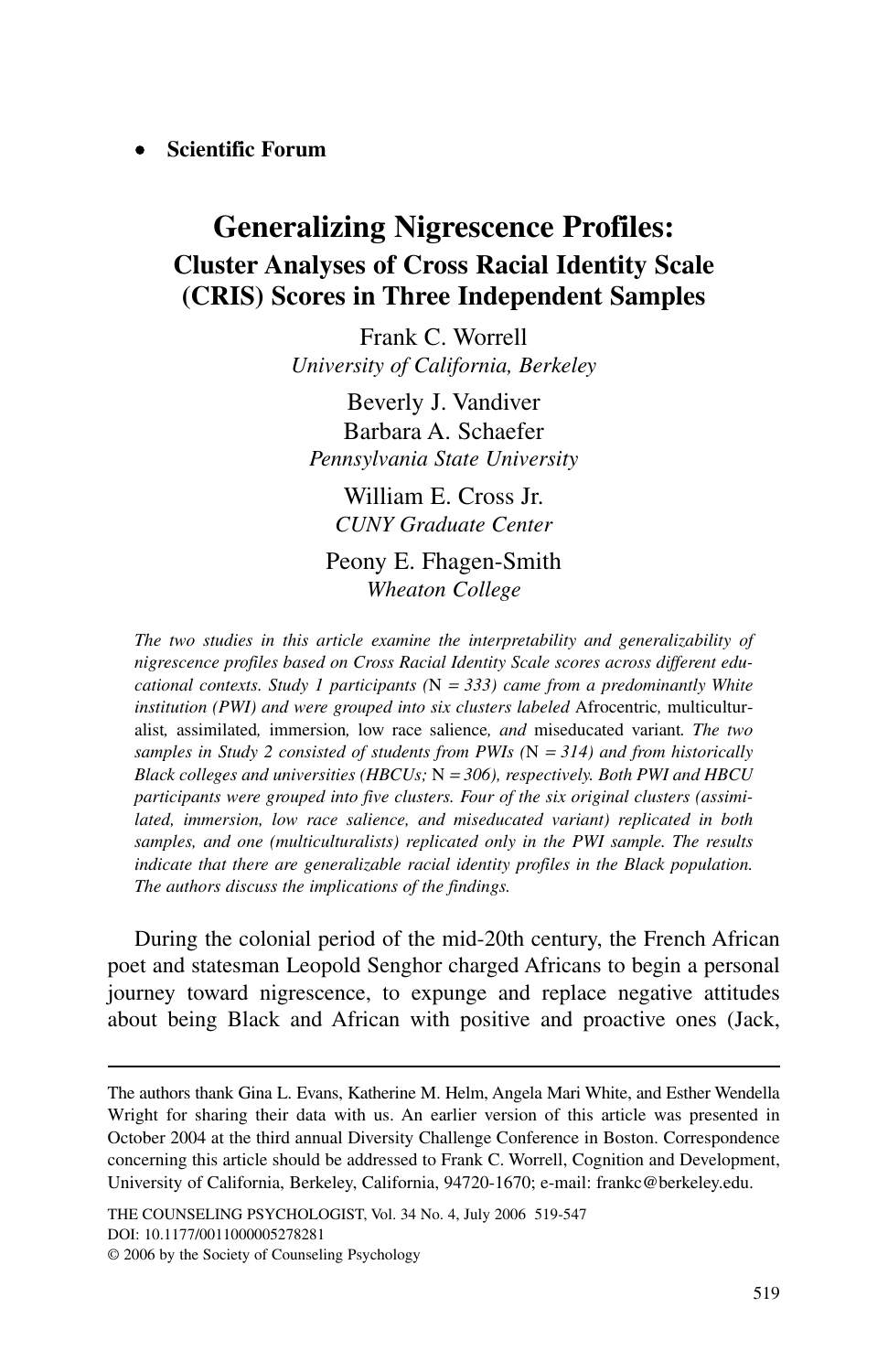1996; Senghor, 1988). This French term effectively captured the African American identity search in the U.S. social context. More than half a century later, the race issue continues to loom large in the daily lives of African Americans (Cose, 1993; Ogbu, 2003; Pinkney, 1990; Smith, 2003; Tatum, 1997; West, 2001).

The publication of the Racial Identity Attitude Scales (RIAS; Helms, 1990b; Helms & Parham, 1990, 1996; Parham & Helms, 1981) resulted in a panoply of empirical research on Black racial identity (e.g., Bagley & Copeland, 1994; Britton, 2001; Carter & Helms, 1988; Martin & Hall, 1992; Parham & Helms, 1985; Pena, Bland, Shervington, Rice, & Foulks, 2000; Richardson & Helms, 1994; Sanchez, 2002; Taylor & Howard-Hamilton, 1995; Whatley, Allen, & Dana, 2003; Wilcots, 2001). Although much of the early theorizing on Black racial identity attitudes (e.g., Cross, 1971, 1978) postulated a stage model of racial identity (for a review, see Helms, 1990a), current conceptualizations define *racial identity* as attitudes to be examined multidimensionally (e.g., Cross & Vandiver, 2001; Helms, 1990b, 1996; Sellers, Rowley, Chavous, Shelton, & Smith, 1997; Trimble, Helms, & Root, 2003). Cluster analysis is one of several procedures for examining profiles on multidimensional scales (Ding, 2001; Hair, Anderson, Tatham, & Black, 1995).

In addition to accepting Black racial identity as an important construct, studies of racial identity attitudes using multivariate techniques are based on at least two other, albeit tacit, assumptions. The first is that general profiles of racial identity attitudes exist across African Americans and that these attitudes are stable, at least some of the time. If no generalizable or stable profiles exist, then studies examining the relationships between racial identity attitudes and other variables are exercises in pure empiricism with no practical or clinical use, a view that is not supported by research (e.g., Cokley, 2002; Whatley et al., 2003). The second assumption is that different racial identity profiles are related to different patterns of functioning. In other words, high scores on assimilation attitudes and low scores on Afrocentric attitudes will predict different functioning than will low scores on assimilation attitudes and high scores on Afrocentric attitudes.

To date, few studies have tested the assumptions of racial identity profiles, and none has examined profiles of racial identity scores in multiple contexts. Trimble et al. (2003) highlighted the importance and complexity of racial and ethnic identity research and noted that "situational and contextual correlates must be examined because ethnic and racial declarations can be influenced by settings" (p. 267). The current study's purpose is to examine the generalizability of Black racial identity profiles using cluster analysis based on a nigrescence framework. Although several researchers have contributed to our understanding of nigrescence theory (e.g., Carter, 1996; Carter & Helms, 1988; Cross, 1971, 1978, 1985, 1991, 1995; Cross, Parham, & Helms,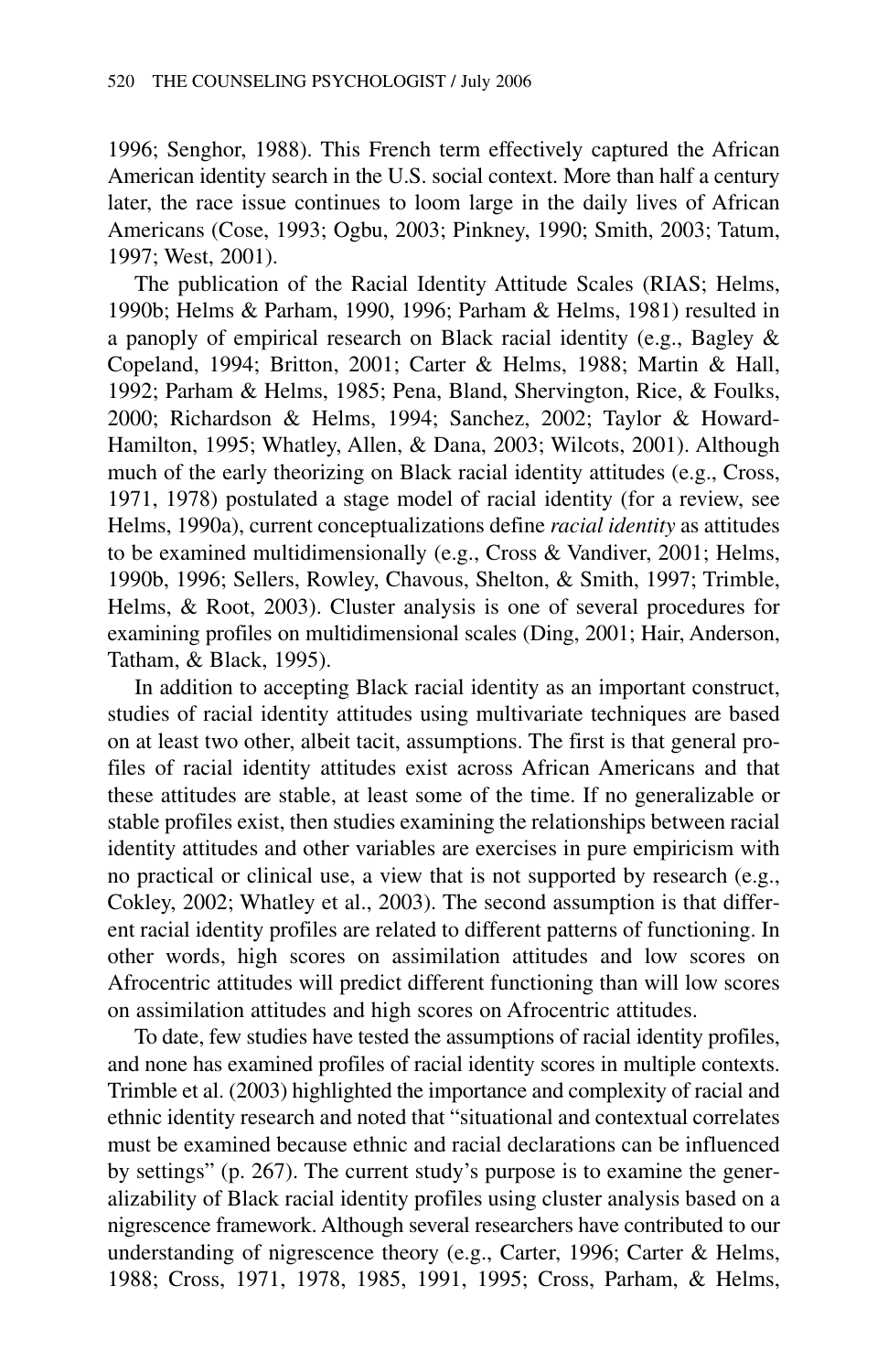1998; Helms, 1990a, 1990c; Helms & Parham, 1990, 1996; Parham, 1989; Parham & Helms, 1981, 1985), we base this study on Cross's expanded nigrescence model (Cross & Vandiver, 2001; Vandiver & Worrell, 2001).

# **AN OVERVIEW OF CROSS'S NIGRESCENCE THEORY**

Cross's (1971; Hall, Freedle, & Cross, 1972) original nigrescence theory, articulated in the 1970s, described the development of African American identity from a pro-White assimilationist position to a pro-Black internalized stance. Since its conception, Cross's nigrescence model has been revised (Cross, 1991, 1995) and expanded (see Cross & Vandiver, 2001; Vandiver, Cross, Worrell, & Fhagen-Smith, 2002; Vandiver & Worrell, 2001). The expanded nigrescence theory (NT-E) differs from the original and revised theories in several ways. Perhaps most important is the change from a developmental-stage theory to one that focuses on attitudes or social identities (Cross & Vandiver, 2001; Vandiver, 2001; Vandiver et al., 2002; Worrell, Cross, & Vandiver, 2001), which focus on recurring psychological themes in the social history of Black people (Cross et al., 1998). The theory highlights how Black attitudes are socialized across the life span (Cross & Fhagen-Smith, 2001) and conceptualizes the multiple ways that Black identities are transacted or enacted in everyday life (Cross, Smith, & Payne, 2002; Cross & Strauss, 1998). As such, racial identity attitudes are not developmental in the traditional sense—that is, an invariant sequence of qualitatively different stages—although they are influenced and changed by events and contexts across the life span.

NT-E also maintains the distinction between personal identity and reference-group orientation (Cross, 1991). In this conceptualization, it is possible to divide self-concept into two domains: a general personality, or personal identity domain, and a group identity, social identity, or referencegroup orientation domain (Cross, 1985; Spencer, 1982). NT-E focuses on reference-group orientation because it views each variant of Black identity as a form of group identity (Cross & Vandiver, 2001) rather than as a variable representing general personality characteristics.

NT-E groups racial identity attitudes into three thematic categories: *preencounter*, *immersion-emersion*, and *internalization* (Cross & Vandiver, 2001; Worrell et al., 2001). Preencounter themes refer to identities that accord low or even negative salience to race and Black culture. Consequently, in the face of a racial epiphany or encounter, these attitudes may be the focus of identity change. Preencounter attitudes include assimilation, which reflects low race salience, as well as miseducation and self-hatred, both forms of negative race salience.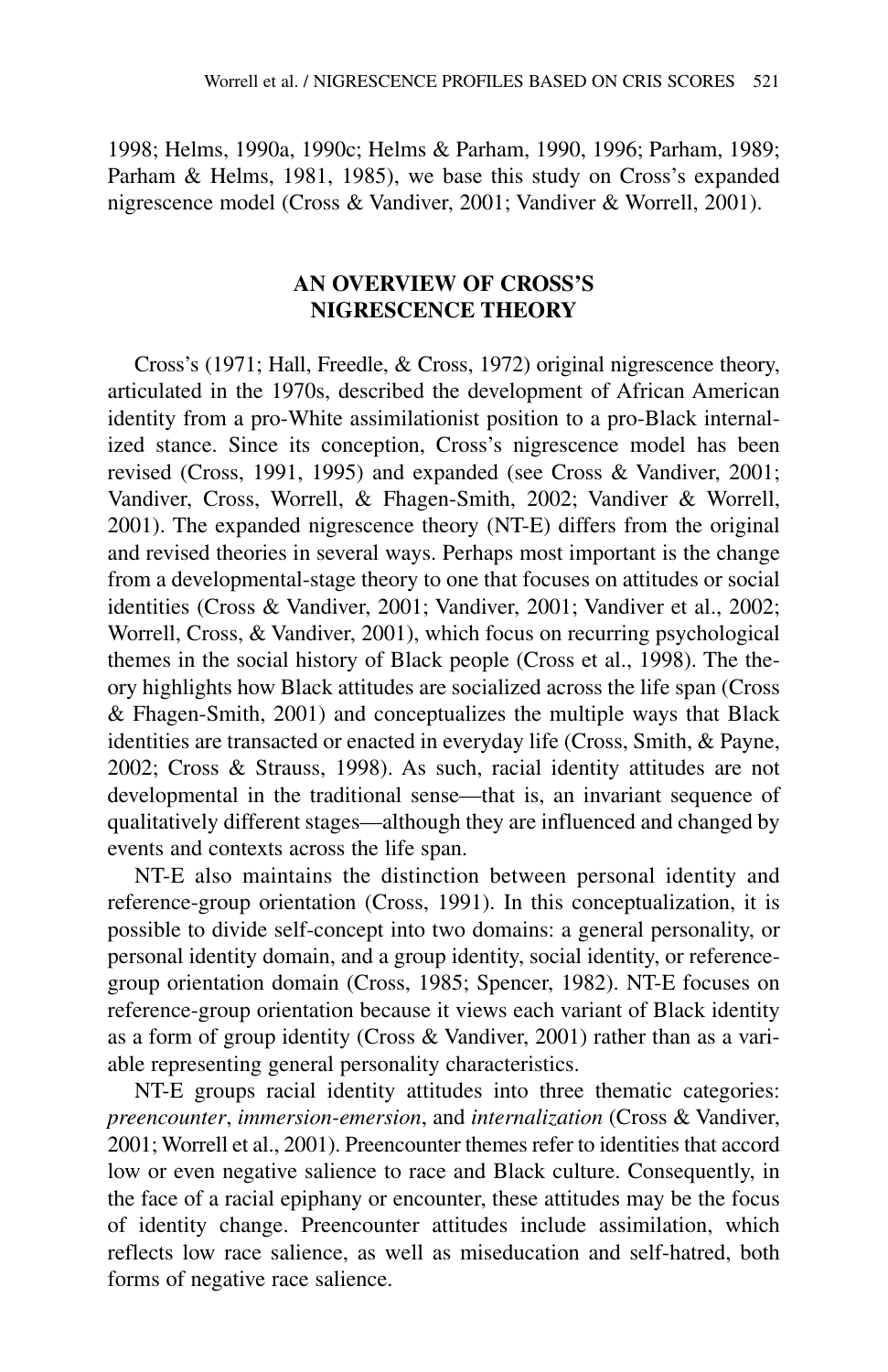Immersion-emersion themes indicate a state of limbo representing identity volatility and flux. The immersion-emersion attitudes—anti-White and intense Black involvement—connote intense pro-Black or anti-White fixations (immersing), or it can reflect a state of emersing when a person is moving from myopic attitudes to more nuanced views of the Black and White community. Internalization themes indicate a sense of reconciliation with being Black in a multicultural world, and all identities falling within this category accord moderate to high importance to race and Black cultural issues. Afrocentric, bicultural, and multicultural identities are the attitudes under internalization, and are symbolic of the types of identity attitudes where positive feelings about being Black do not preclude acknowledging other salient identities in self or others.

These multiple identity attitudes underscore a central theme of NT-E that there is no one type of Black identity; rather, there are multiple Black identity attitudes (Cross & Vandiver, 2001), and individuals can manifest differing levels of the various attitudes at the same time, although one attitude or a particular theme (e.g., preencounter) may be more salient. The Cross Racial Identity Scale (CRIS; Vandiver, Cross, Fhagen-Smith, Worrell, Swim, & Caldwell, 2000; Worrell, Vandiver, & Cross, 2004) is a six-factor scale based on NT-E. Racial identity attitudes measured on the CRIS include preencounter assimilation, preencounter miseducation, preencounter self-hatred, immersion-emersion anti-White, internalization Afrocentric, and internalization multiculturalist inclusive (Vandiver & Worrell, 2001; Vandiver et al., 2002).

# **CLUSTERS OF RACIAL IDENTITY ATTITUDES**

A search of the extant literature yielded four published studies, other than dissertations, that examined profiles of racial identity attitudes. Two of the studies (Carter, 1996; Neville & Lily, 2000) were based on nigrescence theory and used the RIAS, one study (Chavous et al., 2003) was based on the multidimensional model of racial identity (Sellers et al., 1997; Sellers, Smith, Shelton, Rowley, & Chavous, 1998), and the fourth study (Carter, Helms, & Juby, 2004) was based on Helms's (1984; Helms & Carter, 1990) White racial identity theory. We discuss the two studies based on nigrescence theory below.

Cluster analysis is the name given to a group of multivariate techniques used to group respondents or other objects on the basis of their characteristics (Hair et al., 1995; Hair & Black, 2000). Unlike factor analysis, which groups items or variables, cluster analysis groups objects, including respondents, based on the similarity of score profiles on the measured variables.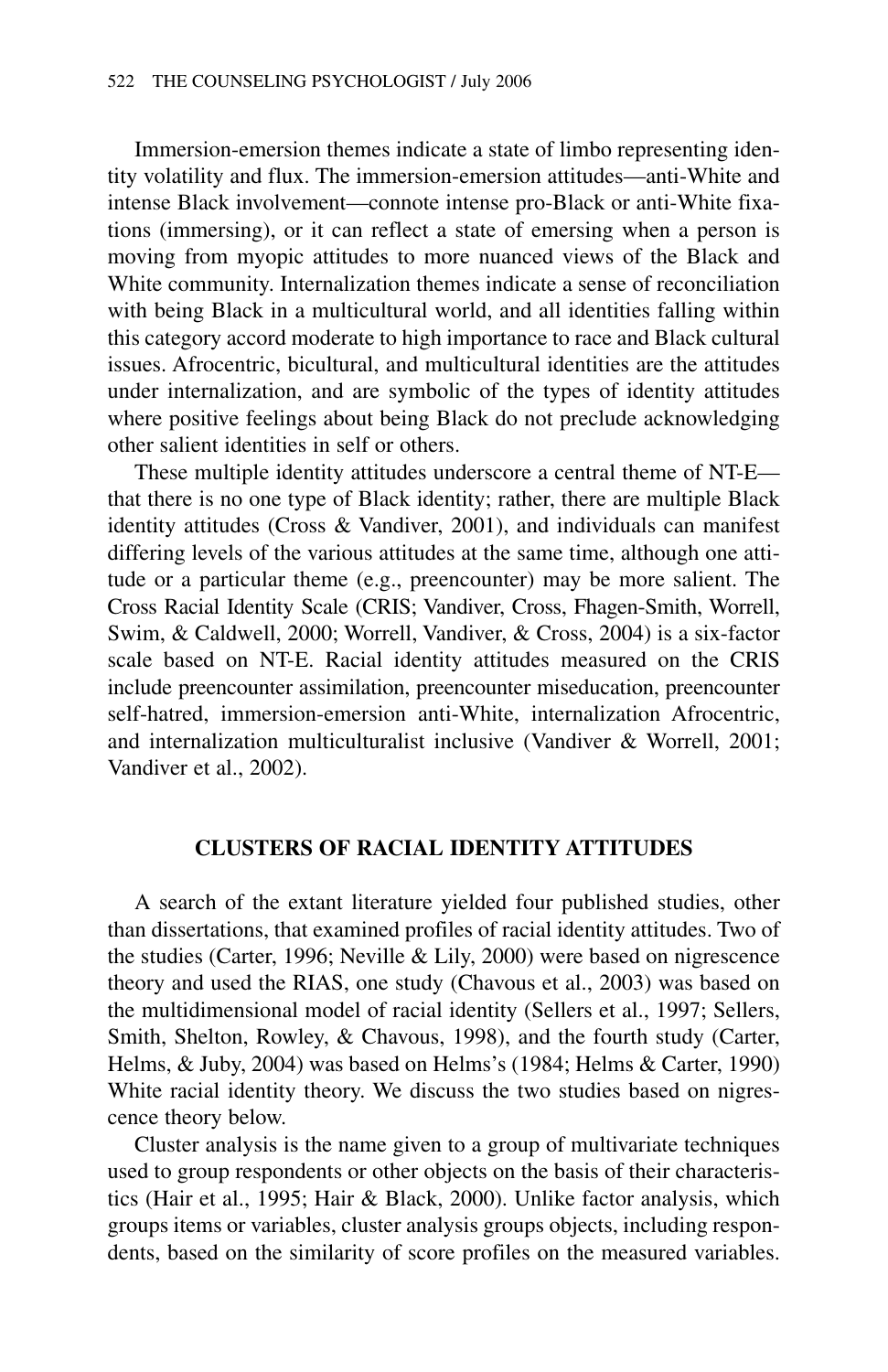Thus, cluster analyses result in groups where members of one cluster have similar profiles on the cluster variables and different profiles from members of other clusters, or "high internal (within-cluster) homogeneity and high external (between-cluster) heterogeneity" (Hair et al., 1995, p. 423).

### **Studies of the RIAS Using Cluster Analysis**

In 1996, Carter reported on a cluster analysis of scores from the long form of the RIAS-L (Helms & Parham, 1996) in a sample of 557 African Americans aged 16 to 66. Carter examined two-, three-, four-, and fivecluster solutions and accepted a three-cluster solution on the basis of "scale means, case groupings, and interpretability" (p. 214). Using percentile rankings to facilitate interpretation, Carter (1996) labeled Cluster 1, which had high percentile ranks on preencounter and immersion-emersion and low ranks on encounter and internalization, *pro-White*. Cluster 2 respondents had moderately high ranks on all four subscales, and Carter labeled this cluster *racial confusion*. Cluster 3, which had a high rank on internalization and moderate ranks on immersion-emersion, encounter, and preencounter, was labeled *racial pride*.

More recently, Neville and Lily (2000) used cluster analysis to examine racial identity profiles. They also used the RIAS-L (Helms & Parham, 1996) in a sample of 182 African American undergraduates from two predominantly White institutions (PWIs). They examined three-, four-, five-, and six-cluster solutions and chose the five-cluster solution based on the within-cluster variance statistic (Hartigan, 1975). They labeled Cluster 1, with high internalization and encounter scores (above 4.0 on a 1 to 5 scale), *engaged internalization*. Cluster 2 had moderate scores on all subscales (2.99 ≤ *M* ≤ 3.15) and was labeled *undifferentiated racial identity*. Cluster 3, labeled *committed internalization*, had an internalization score of 3.87 and scores below 3 on the other subscales. The highest mean on Cluster 4 was 3.04 on internalization, and this cluster was called *dormant racial identity*. Finally, the authors labeled Cluster 5 *dissonance internalization*, with an internalization score of 4.34, an encounter score of 3.6, and the other two scores below 3.0.

Thus, both examinations of nigrescence profiles using the RIAS-L (Carter, 1996; Neville & Lily, 2000) yielded interpretable solutions (Carter, 1996). Although Carter's racial pride cluster appears similar to Neville and Lily's engaged internalization cluster, the results of the two studies are not easily compared as the authors used different scaling procedures. Neville and Lily reported using the scale midpoint—presumably 3 on a 5-point Likert-type scale—and Carter converted the racial identity scores to percentile ranks for interpretation. Neither study examined cluster generalizability.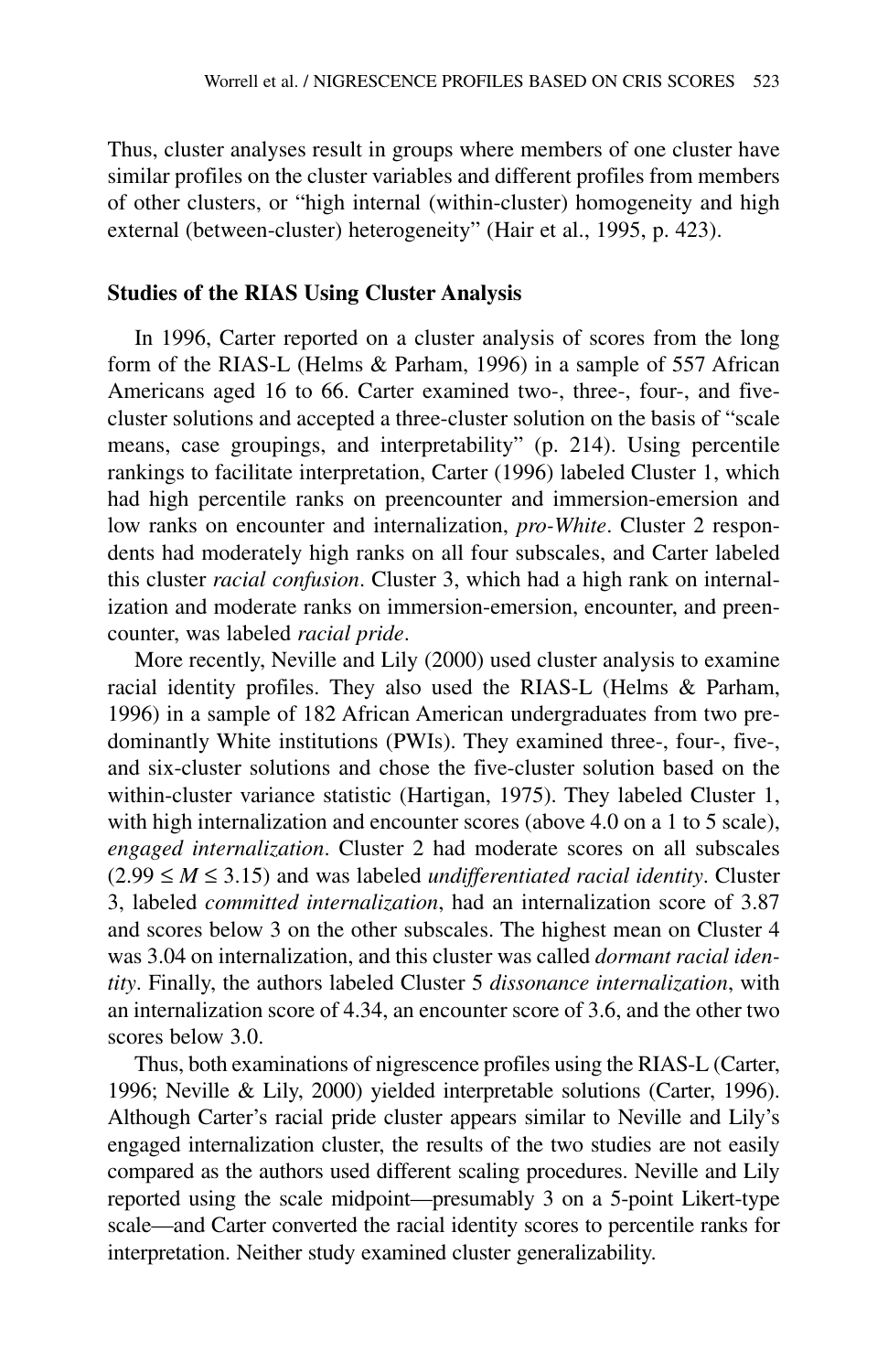### **Research Goals of the Current Study**

In sum, since the RIAS publication (Helms, 1990b; Helms & Parham, 1990, 1996; Parham & Helms, 1981), numerous studies have examined potential correlates of racial identity attitudes. However, only two published studies have examined profiles based on a nigrescence theory (Carter, 1996; Neville & Lily 2002), and both used single samples. The goals of the current research endeavor were (a) to identify racial identity profiles of CRIS (Vandiver et al., 2000) scores that are interpretable within the framework of NT-E, (b) to replicate these profiles in independent samples, and (c) to examine the impact of context on racial identity profiles. Hair and Black (2000) highlighted the importance of validating cluster solutions and recommended cluster analyzing "separate samples, comparing the cluster solutions and assessing the correspondence of the results" (p. 186) as the most direct method.

# **STUDY 1**

### **Method**

#### **PARTICIPANTS**

Participants consisted of 333 African American students (63% female; 93% undergraduates) attending a PWI in the mid-Atlantic United States. They ranged in age from 17 to 59 years  $(M = 20.69, SD = 3.97)$  and reported a mean grade point average (GPA) of 2.77 (*SD* = .57). Participants reported their racial designations as follows: African American (36.7%), Black  $(26.7\%)$ , African  $(5.8\%)$ , colored  $(3\%)$ , and other Black  $(27.9\%)$ . The majority described their families as working class (49.1%) or middle class (40%).

#### **MEASURE**

Participants completed the CRIS (Vandiver et al., 2000; Worrell, Vandiver, & Cross, 2004), a 40-item, paper-and-pencil measure comprising 30 racial identity items and 10 filler items, assessing the expanded nigrescence model (Cross & Vandiver, 2001). The CRIS measures six nigrescence attitudes: preencounter assimilation (.83 ≤  $\alpha$  ≤ .85), preencounter miseducation (.77 ≤  $\alpha \leq .89$ ), preencounter self-hatred (.70  $\leq \alpha \leq .88$ ), immersion-emersion anti-White (.83  $\le \alpha \le .90$ ), internalization Afrocentric (.82  $\le \alpha \le .85$ ), and internalization multiculturalist inclusive (.76  $\leq \alpha \leq .86$ ; Vandiver et al., 2002; Worrell, Vandiver, Cross, & Fhagen-Smith, 2004). Respondents rate the degree to which each item reflects their thoughts and feelings using a 7-point Likert-type scale, where 1 = *strongly disagree*, 4 = *neither agree nor*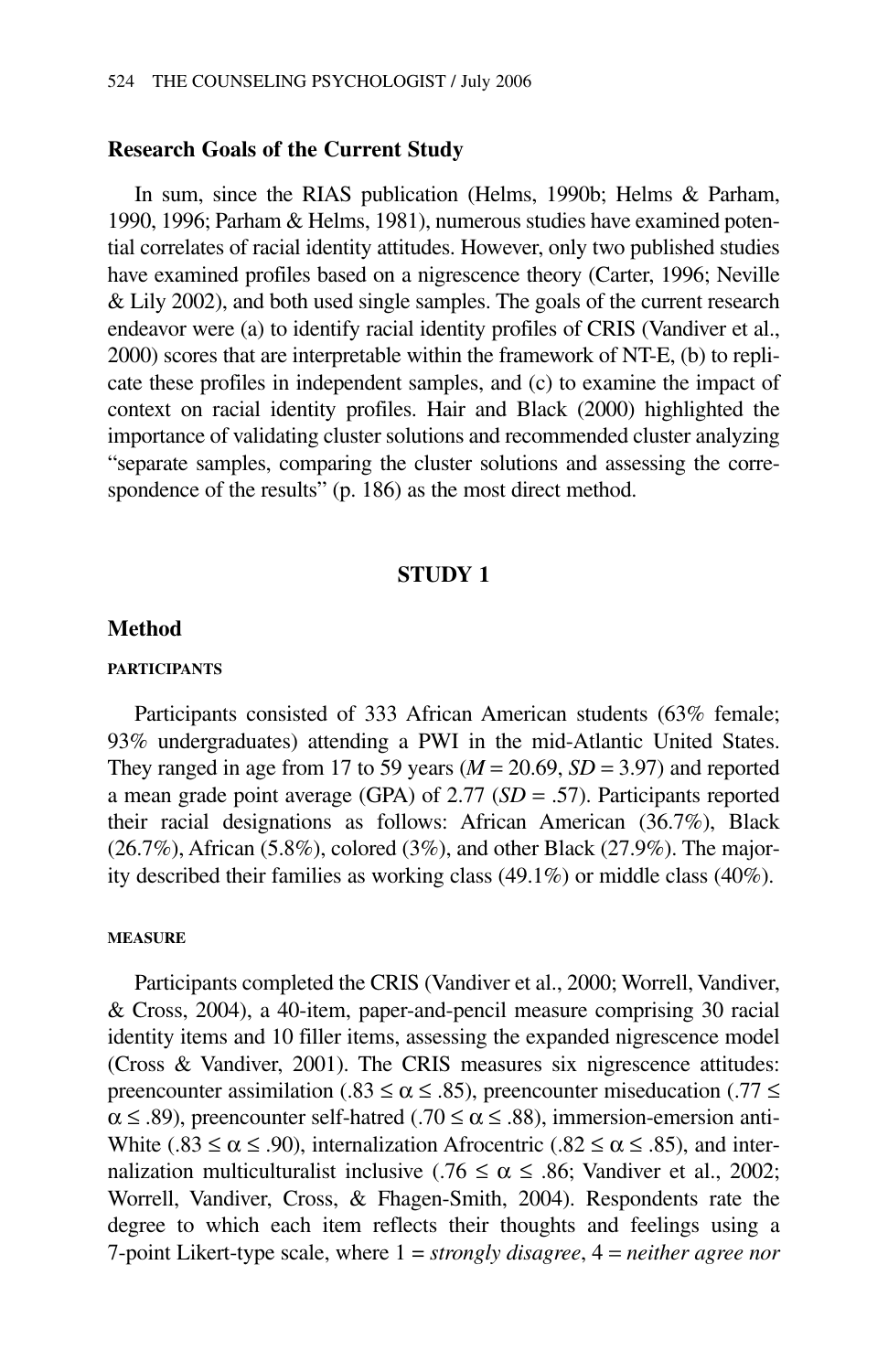*disagree*, and 7 = *strongly agree*. Each of the subscales consists of five items, and the sum of the raw scores on component items gives a total raw score, which is divided by the number of items  $(5)$  on the subscale to obtain subscale scores ranging from 1 to 7, with higher scores reflecting greater endorsement of the attitude named by the subscale. Examples of items are "I see and think about things from an Afrocentric perspective" (internalization Afrocentric item) and "I am not so much a member of a racial group, as I am an American" (preencounter assimilation item).

The six CRIS subscales were established using both exploratory and confirmatory factor-analytic procedures (Vandiver et al., 2002; Vandiver, Fhagen-Smith, Cokley, Cross, & Worrell, 2001), and as indicated in the previous paragraph, reliability estimates for CRIS scores have been in the medium to high range. CRIS subscale intercorrelations are generally low, ranging from |.04| to |.42| (*Mdn r* = |.16|). Convergent validity was established with selected subscales of the Multidimensional Inventory of Black Identity (MIBI; Sellers et al., 1998), and correlations between subscale scores on both instruments were in the appropriate directions  $(|.30| \le r \le |.59|, Mdn = .34$ ; see Vandiver et al., 2002). CRIS scores have low correlations with social desirability and the Big Five personality traits (Vandiver et al., 2002).

#### **PROCEDURE**

The CRIS was part of a packet containing multiple measures that took about an hour to complete. Other measures included the Balanced Inventory for Desirable Responding (Paulhus, 1984, 1991), the Big Five Inventory (John, Donahue, & Kentle, 1991), the MIBI (Sellers et al., 1998), and the Rosenberg Self-Esteem Scale (Rosenberg, 1965). Measures were counterbalanced in the packets to control for order effects. Participants were students attending a PWI in a mid-Atlantic state and were given an honorarium (\$10) for their participation. Recruitment strategies included flyers, posters, and face-to-face requests. Data collectors included two undergraduate students, one male graduate student, and a male faculty member, all of whom were African Americans. They were trained and given scripts to minimize differences across data collectors. They collected data at several campus locations and supervised participants completing the packets.

#### **Results**

#### **PRELIMINARY ANALYSES**

The convergent, discriminant, and structural validity of CRIS scores had been explored and supported in this sample (see Vandiver et al., 2002).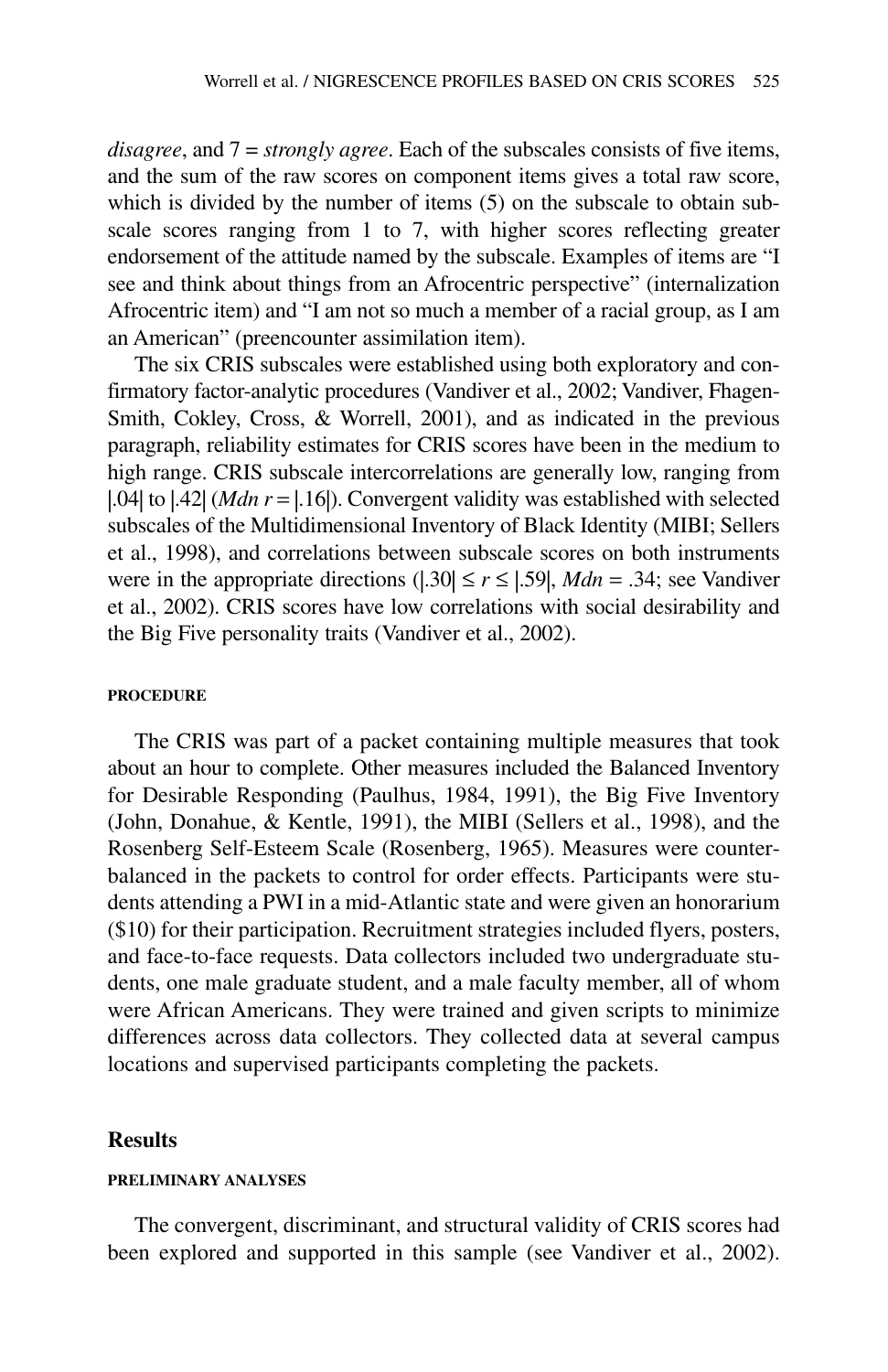Thus, these scores represented a solid base for an examination of profiles based on the CRIS. Mean scores were lower for the preencounter and immersion-emersion subscales (i.e., below 3.5) and higher for the internalization subscales, and multiculturalist inclusive scores were significantly higher than other subscale scores ( $p < .001$ ). Subscale intercorrelations were generally low (*Mdn r* =  $|.17|$ ), even when corrected for attenuation  $(Mdn \r = |.20|)$ , and internal consistency estimates for the scores in this study were significantly greater than .70: preencounter assimilation (.84), preencounter miseducation (.76), preencounter self-hatred (.88), immersionemersion anti-White (.88), internalization Afrocentric (.83), and internalization multiculturalist inclusive (.81).

#### **CLUSTER ANALYSES**

Cluster analysis is an exploratory classification procedure that works best when scores are on the same metric (Hair & Black, 2002). To aid interpretability and comparability, raw scores were converted to  $T$  scores ( $M = 50$ ,  $SD = 10$ ) for each of the six CRIS factors. Because cluster solutions may be unstable, replication can help validate the integrity of cluster solutions. To accomplish multiple replications within the sample  $(N = 333)$ , participants were randomly divided into three equal-sized subsamples  $(n = 111)$ .

Multistage Euclidean grouping (MEG; McDermott, 1998) was applied to resolve the racial identity profiles. This procedure is a hierarchical clustering technique, which uses Euclidean distance scores, Ward's minimum variance clustering, and a three-stage clustering process. Stage 1 analyses were conducted independently for each of the three subsamples after omitting a small percentage of outliers (2%). Fusion statistics provided guidelines to assist in identifying plausible cluster solutions. The fusion statistics applied included (a) Mojena's stopping criterion, (b) increase in error variance, and (c) the pseudo- $F$  statistic simultaneously elevated over the pseudo- $t^2$ statistic (Aldenderfer & Blashfield, 1984; Mojena, 1977). A good cluster solution should maximize within-cluster homogeneity while maximizing between-cluster heterogeneity (Hair & Black, 2002). Once Stage 1 clusters were selected, Stage 2 clustering was applied to determine the extent to which Stage 1 clusters emerged similarly across each of the three subsamples. Finally, Stage 3 clustering allowed individual profiles to be relocated from one cluster to another to adjust any cluster membership misassignments in the first two stages.

Three- to six-cluster solutions were viable options for each of the three subsamples in the first stage. Second-stage clustering resulted in a six-cluster solution (see Figure 1), which had relative cohesion of variance within clusters, within profile variables, and overall ( $\overline{H}$  = .68), and third-stage clustering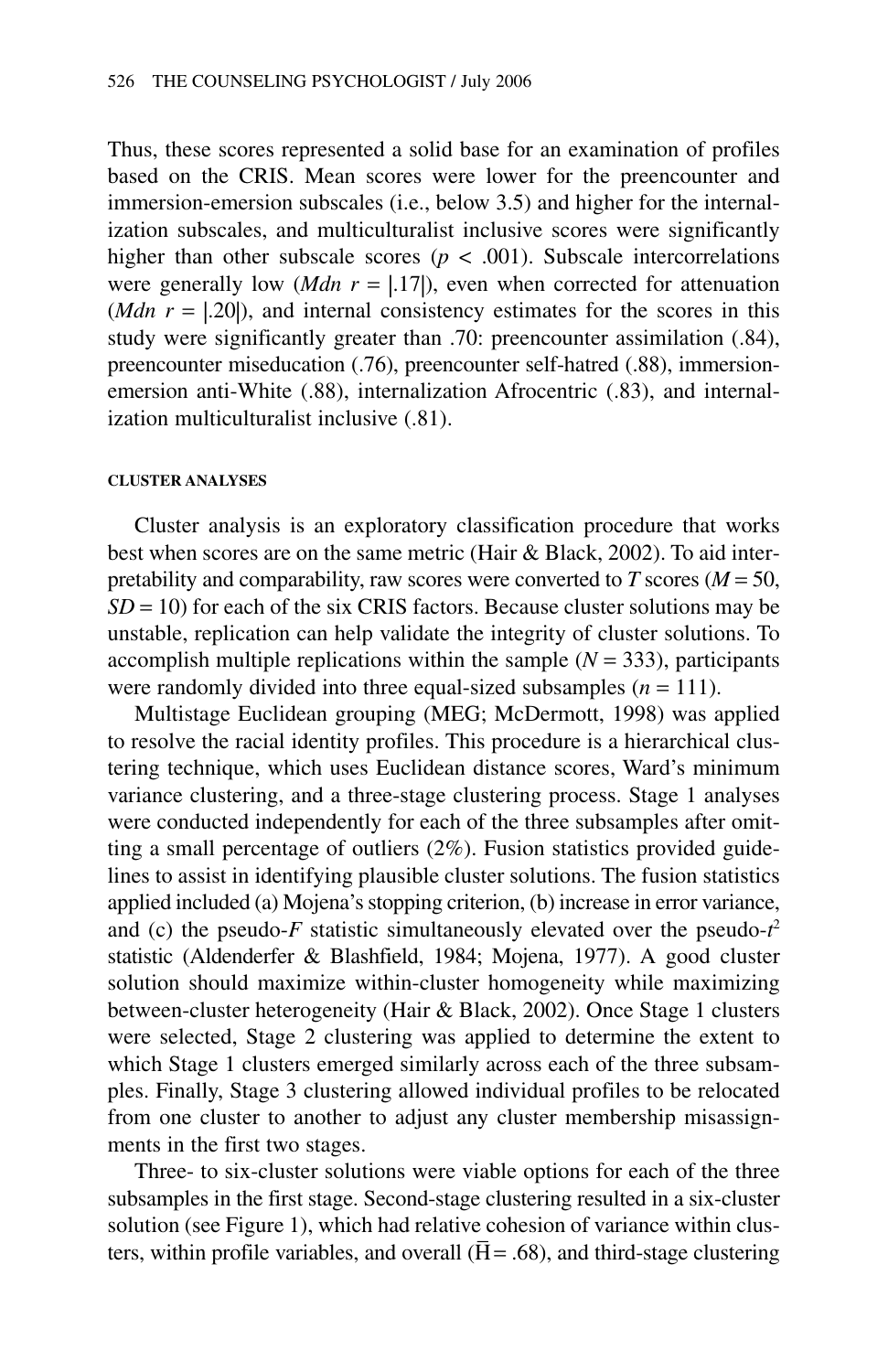

**FIGURE 1. Racial Identity Clusters—Study 1: Sample**

NOTE: PA = preencounter assimilation;  $PM$  = preencounter miseducation;  $PSH$  = preencounter self-hatred; IEAW = immersion-emersion anti-White; IA = internalization Afrocentric; IMCI = internalization.

improved overall homogeneity ( $\overline{H} = .73$ ). Clusters 1 through 4 replicated in all three subsamples, and Clusters 5 and 6 replicated in two of the three subsamples (66.7%). Clusters ranged in size from 48 (14.4% of sample) to 62 participants (18.5%), with 9 participants (2.7%) unassigned.

Cluster profiles were interpreted and named on the basis of the score dispersion around the *T* score mean of 50 (see Figure 2). For example, scores within one third standard deviation of the mean (47 to 53) were interpreted as reflecting average attitudes in that subscale, and scores that were two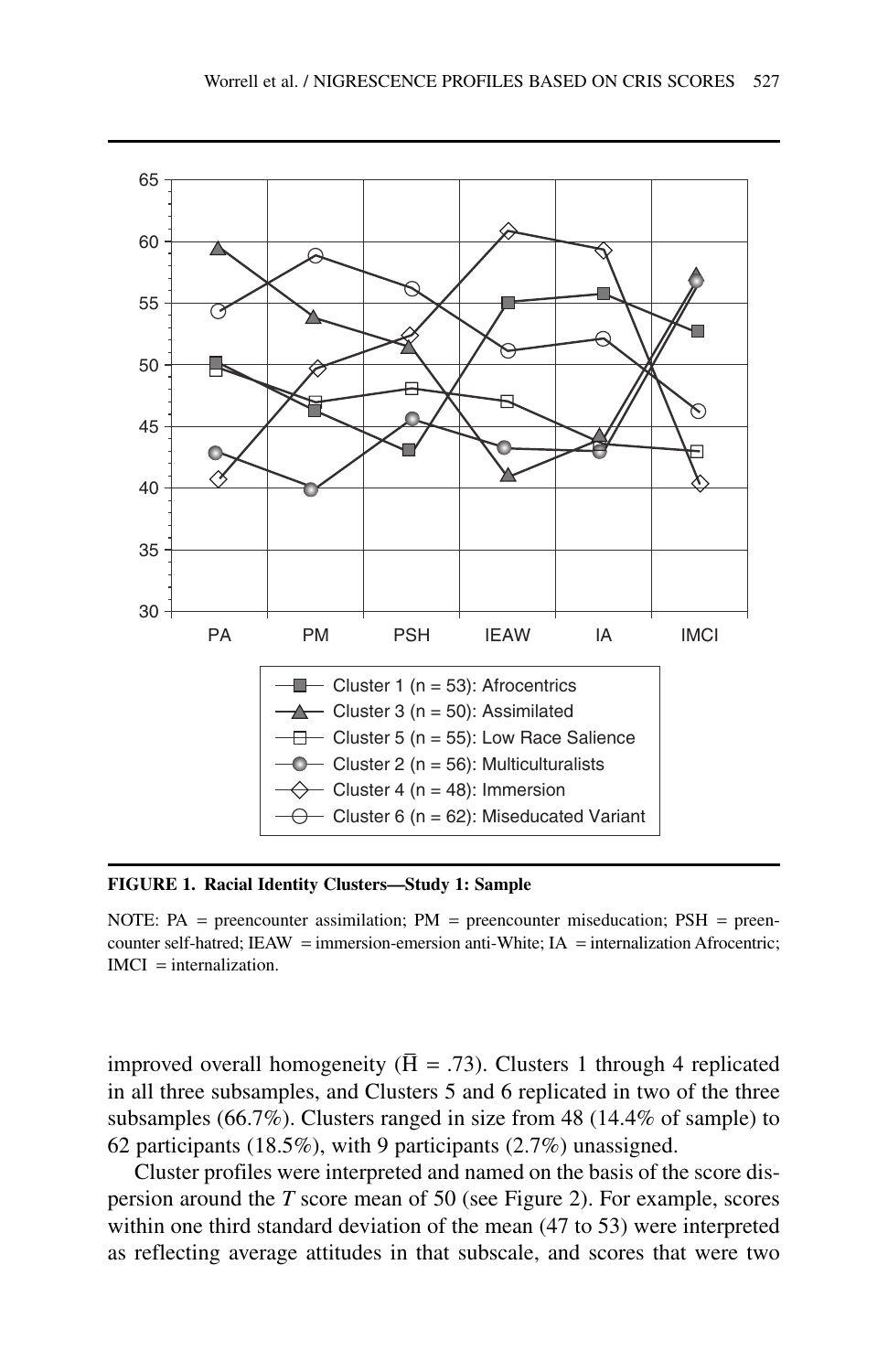

**FIGURE 2. Disaggregated Profiles From Sample 1**

NOTE: The subscale means in this figure are differences from the *T* score mean of 50; thus, 0 represents the midpoint of the distributions and the figures show the distribution of CRIS scores for each profile in relation to the mean.  $PA$  = preencounter assimilation;  $PM$  = preencounter miseducation; PSH = preencounter self-hatred; IEAW = immersion-emersion anti-White; IA = internalization Afrocentric; IMCI = internalization.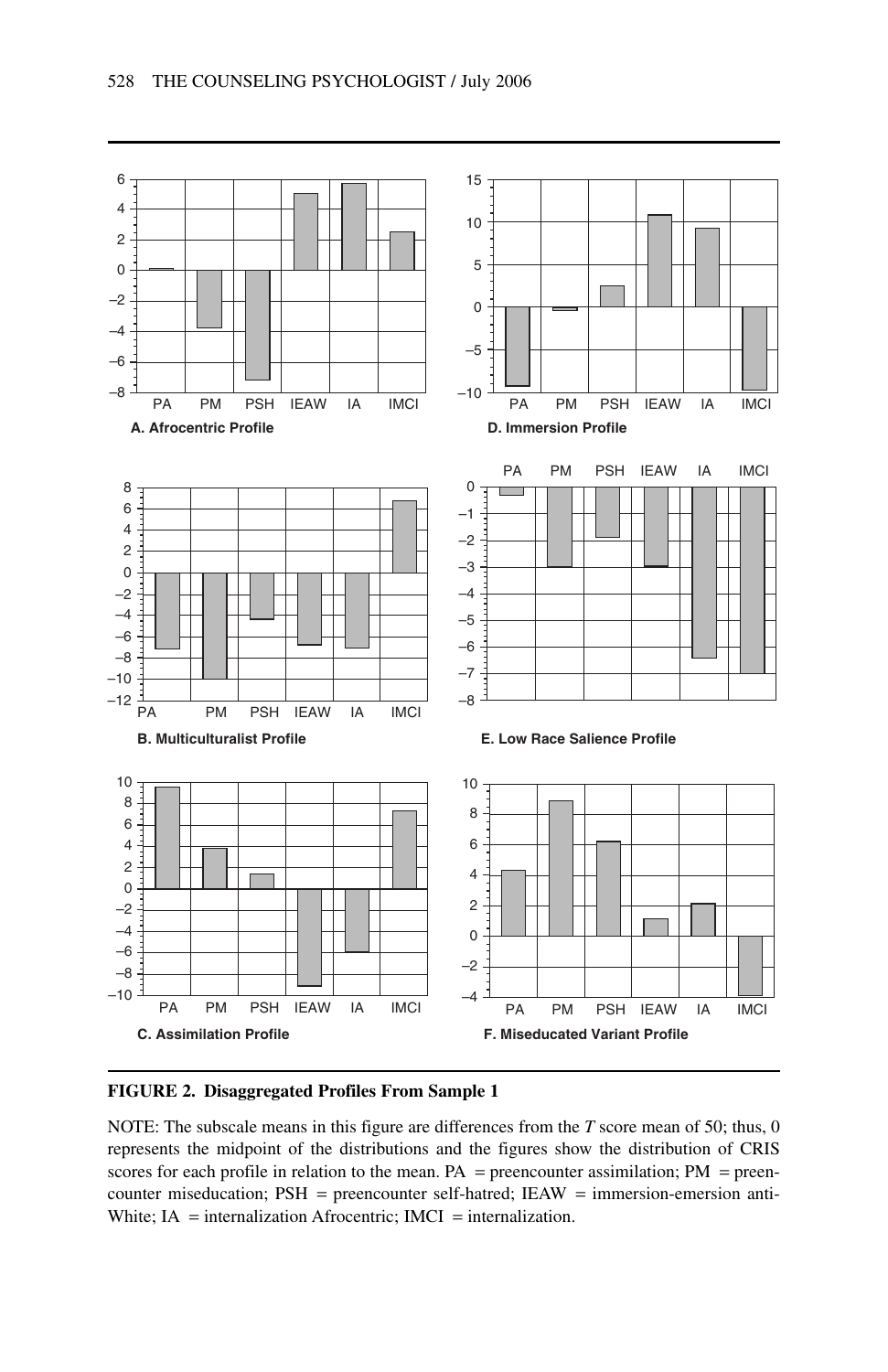thirds or more standard deviations above (67) or below (43) the mean were interpreted as reflecting substantial differences from the mean.

Cluster 1, labeled Afrocentric, included participants with average assimilation scores, below-average miseducation and self-hatred scores, aboveaverage multiculturalist inclusive scores, and Afrocentric and anti-White scores well above average. Cluster 2 (multiculturalist) had multiculturalist inclusive scores well above average and all other scores below or well below average. Cluster 3 (assimilated) participants had assimilation and multiculturalist inclusive scores well above average, average miseducation and self-hatred scores, and anti-White and Afrocentric scores well below average. Cluster 4 (immersion) participants had well-below-average assimilation and multiculturalist inclusive scores, well-above-average anti-White and Afrocentric scores, above-average miseducation scores, and average self-hatred scores. Cluster 5 (low race salience) participants had average scores on assimilation and below- to well-below-average scores on other subscales. Finally, Cluster 6 (miseducated variant) participants were characterized by above-average to well-above-average scores on the preencounter subscales, with scores being highest on miseducation, average scores on anti-White and Afrocentric, and scores well below average on multiculturalist inclusive.

### **Study 1 Discussion**

This study's goal was to examine racial identity profiles based on CRIS scores. Results yielded six clusters with interpretable profiles that fell into the three thematic areas in which NT-E attitudes are measured—that is, preencounter (low race salience, assimilation, miseducated variant), immersionemersion (immersion), and internalization (Afrocentric, multiculturalist). Profiles on two pairs of clusters are worth contrasting: Afrocentric and immersion, and assimilation and multiculturalist.

In keeping with the elevated correlation between anti-White and Afrocentric subscale scores (e.g., Vandiver et al., 2001), higher scores on these two subscales characterized both the Afrocentric and the immersion profiles. However, Afrocentrics had a multiculturalist inclusive score above the mean, a preencounter assimilation score at the mean, and scores below the mean on the miseducation and self-hatred subscales. In contrast, the immersion group had scores near the mean on miseducation and self-hatred and scores substantially below the mean on assimilation and multiculturalist inclusive. Thus, although the clusters appear to be similar on the basis of anti-White and Afrocentric scores, they are clearly distinguishable by their scores on the other subscales.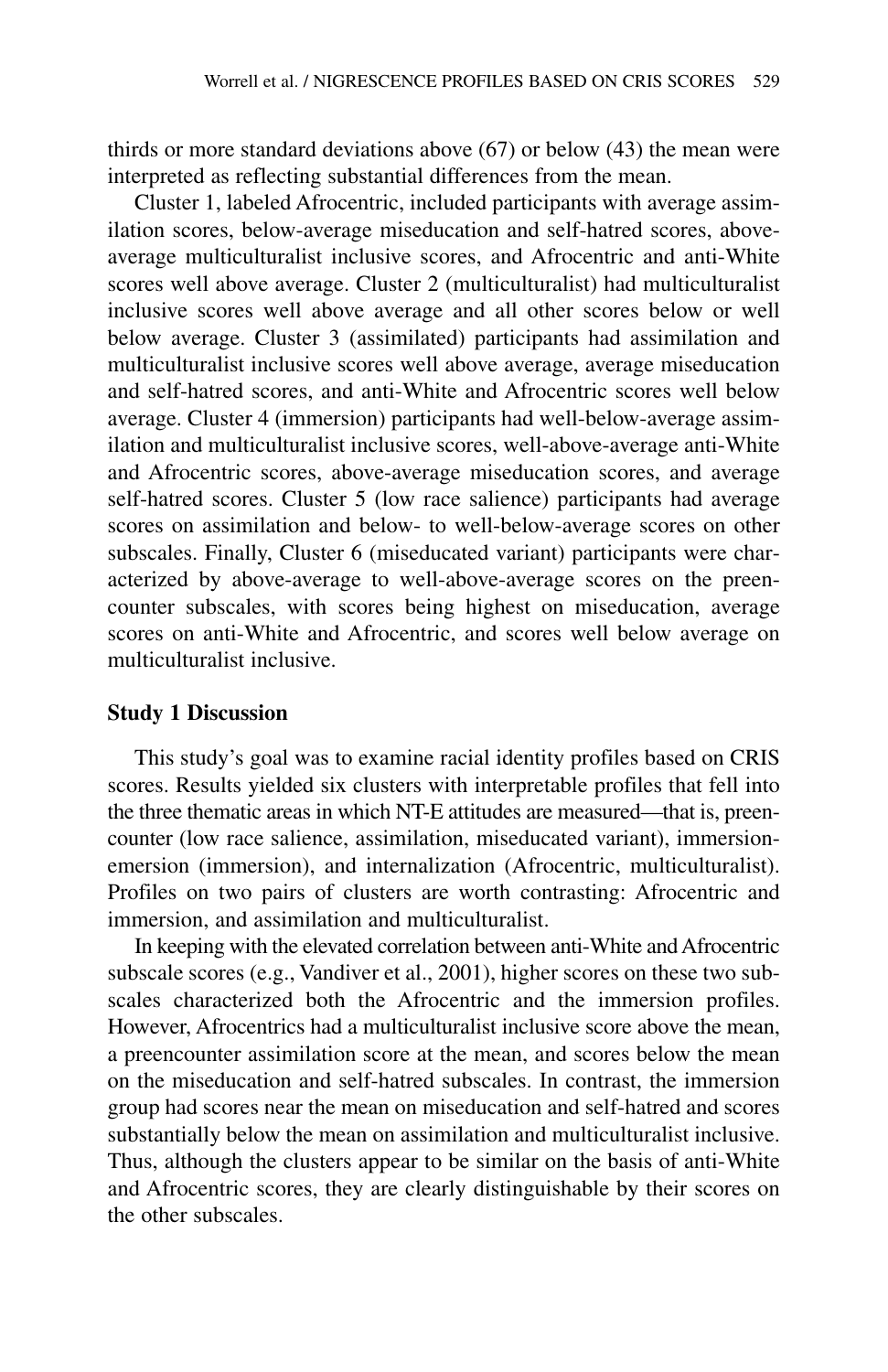The multiculturalist cluster was distinguished by having multicultural inclusive scores substantially above the mean and scores below the mean on other subscales, and the assimilated cluster had a high multiculturalist inclusive score and an even higher score on the assimilation subscale. The major difference between the multiculturalist and the assimilated groups is the former's rejection of an I'm-an-American-first perspective, as indicated by the low assimilation scores, in favor of a perspective embracing other groups and a Black heritage.

The low race salience profile was an unexpected finding but of tremendous significance for theorizing about racial identity attitudes. Typically, assimilation is associated with low race salience (Cross, 1991; Cross & Vandiver, 2001). However, the low race salience profile is quite different from the assimilation profile. Whereas individuals with an assimilated profile embrace their similarities to other Americans, low race salience individuals seem to eschew any focus on racial attitudes. Nonetheless, assimilationist scores, albeit near the mean, were the highest scores in the low race salience profile.

# **STUDY 2**

The findings in Study 1 were promising: The clusters were robust and interpretable and provided some suggestions about reconceptualizing aspects of NT-E (e.g., with regard to race salience). There were also areas of congruence with previous cluster analyses (Carter, 1996; Neville & Lily, 2000). Carter's racial pride cluster has commonalities with the Afrocentric and the multiculturalist profiles, all of which reflect moderate to high scores on internalization subscales, and Carter's pro-White cluster seems to parallel the assimilated profile. Similarly, Neville and Lily's engaged internalization cluster with high encounter and internalization scores and, to a lesser extent, their dissonance internalization profile correspond to the assimilated cluster. Similarly, Neville and Lily's undifferentiated profile is similar to the low race salience profile, and their committed internalization profile seems to match the multiculturalist profile in this study and Carter's racial pride profile.

In Study 2, we examined clusters from different educational contexts to see if context was related to racial identity profiles. Several researchers have reported differences on racial identity attitudes between students attending PWIs and historically Black colleges and universities (HBCUs) using a variety of measures, including Baldwin and Bell's (1985) African Self-Consciousness Scale (Cokley, 1999a, 1999b), the RIAS (Dartson, 1999; Hood, 1998), and the MIBI (Cokley, 1999a, 1999b; Webster, 2002). Students attending HBCUs and PWIs have been found to have higher scores on Black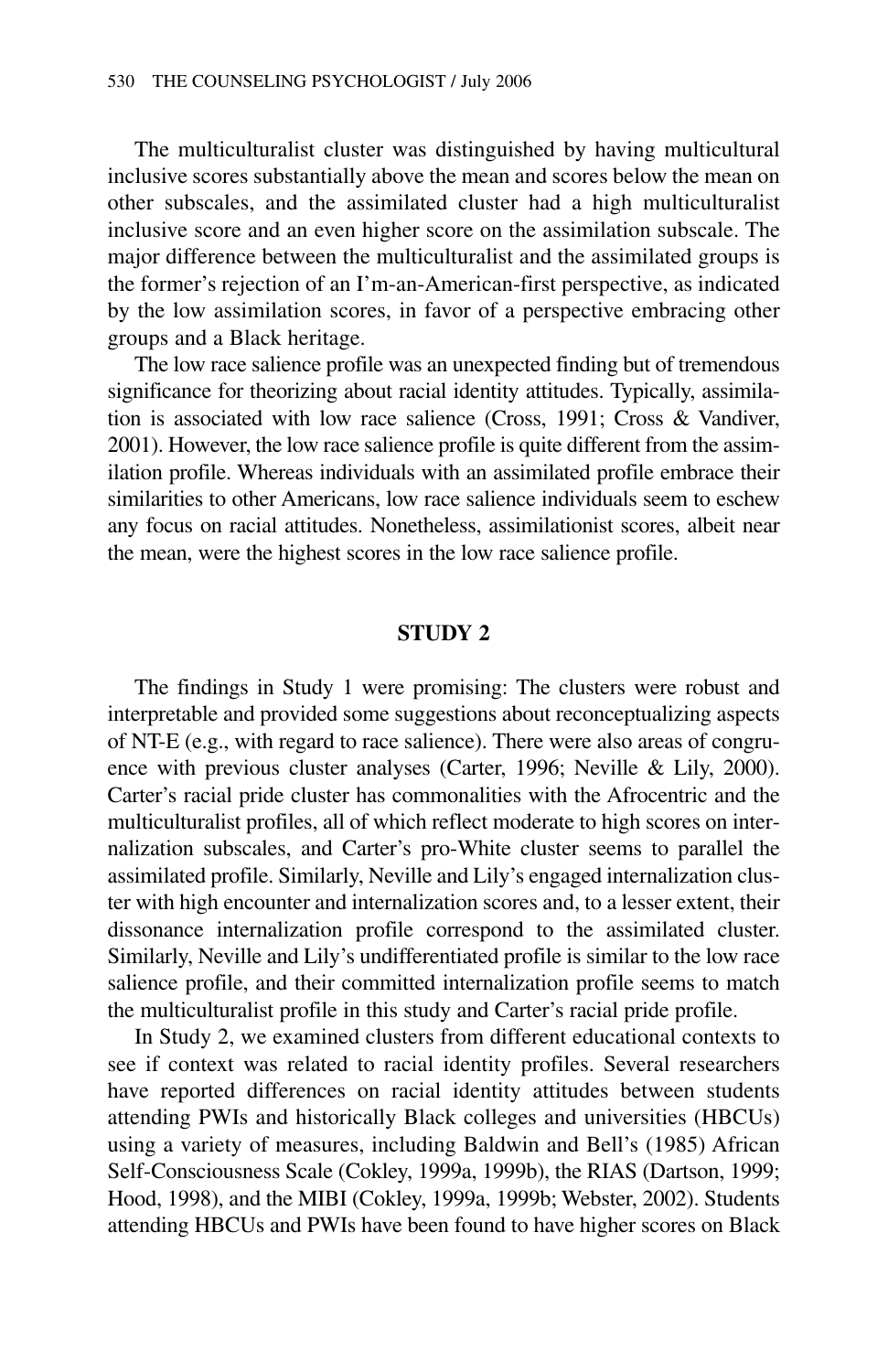nationalism and immersion-emersion (pro-Black/anti-White) attitudes and lower scores on assimilation attitudes. Some researchers have also reported higher African Self-Consciousness Scale scores for students attending HBCUs as opposed to PWIs (Baldwin, Duncan, & Bell, 1987; Cokley, 1999a, 1999b), although others have reported higher scores for students attending PWIs (e.g., Cheatham, Tomlinson, & Ward, 1990). The majority of these findings suggest that African Americans in predominantly Black environments are more likely to have separatist attitudes than are African Americans in majority White environments. This hypothesis is in keeping with the social psychological literature, which has demonstrated that (a) "safe intergroup contact, within mixed neighborhoods, encourages intergroup friendships" (Fiske, 1998, p. 375) and that (b) "personalized interactions with out-group members" reduces prejudice (Brewer & Brown, 1998, p. 580).

The goals of Study 2 were (a) to see if the clusters from Study 1 replicated in these samples and (b) to see if clusters from PWI and HBCU environments differed. We applied the same clustering techniques in Study 2 and compared the cluster profiles both statistically and theoretically to those obtained in Study 1.

#### **Method**

#### **PARTICIPANTS**

The participant base in this study consisted of two independent samples of students attending several PWIs and HBCUs. The PWI group totaled of 314 students (65% female; 88% undergraduates) from 17 different institutions, ranging in age from 18 to 53 years ( $M = 22.02$ ,  $SD = 5.4$ ) and with a mean GPA of 2.91 ( $SD = .55$ ). Of these students,  $67\%$  chose African American as their racial designation and 33% chose Black. Participants indicated that 60% of their mothers and 53% of their fathers had at least some college education.

The HBCU group totaled 306 students (54% female; 96% undergraduates) from five different institutions, ranging in age from 18 to 54 years  $(M = 21.96, SD = 4.2)$  and reporting a mean GPA of 2.93 ( $SD = .44$ ). Of these students, 75% chose African American as their racial designation and 25% chose Black. Participants indicated that 64% of their mothers and 55% of their fathers had at least some college education.

#### **MEASURE AND PROCEDURES**

The CRIS was the only instrument used in this study. Four graduate students collected CRIS data as part of graduate research projects (Evans,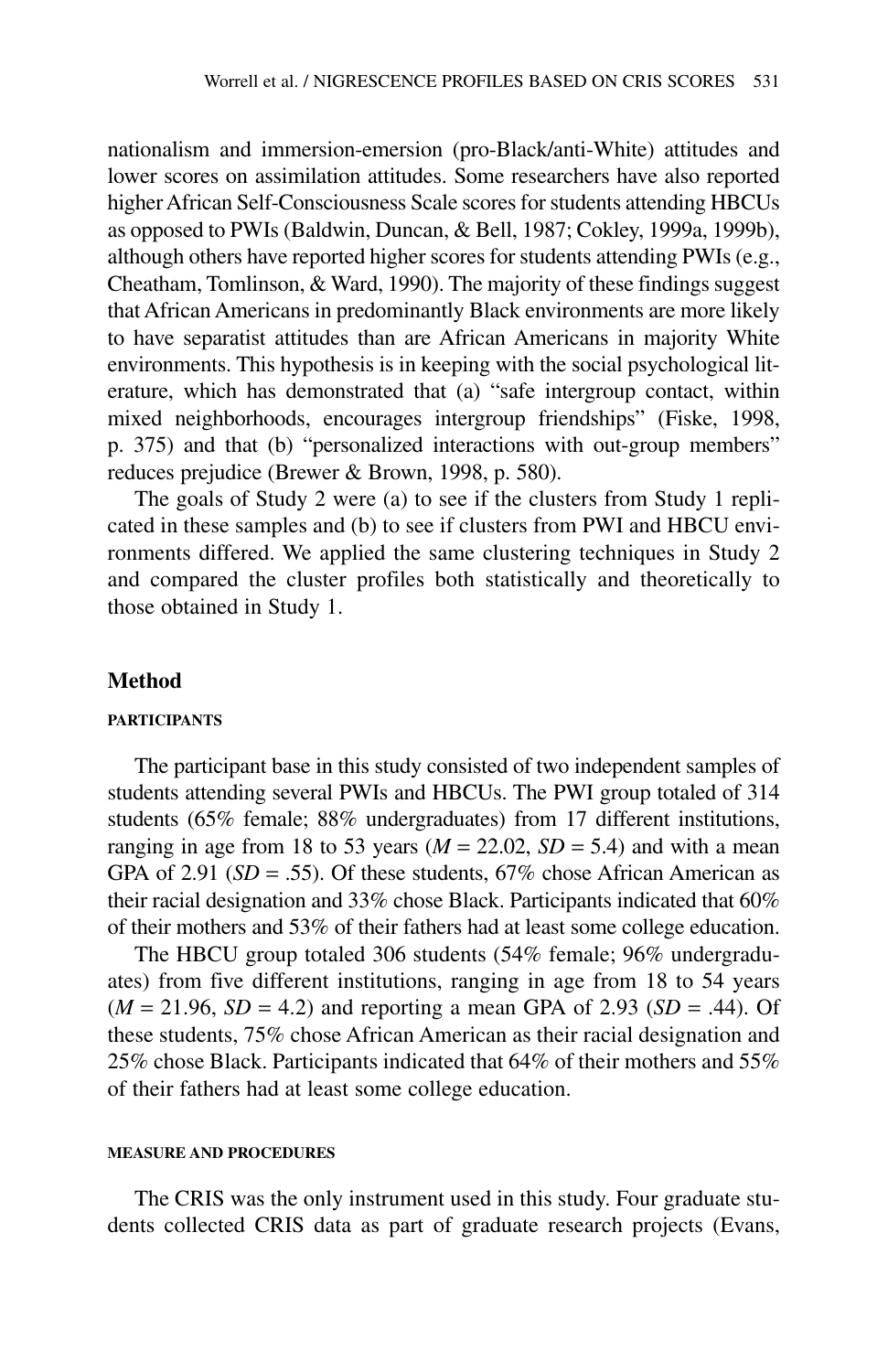2003; Helm, 2002; White, 2002; Wright, 2003). They were given permission to use and were provided copies of the CRIS, with the understanding that they would share their CRIS data with the authors for future combined sample research on the CRIS. The data were provided to the researchers in files with demographic information and CRIS items only. Recruitment strategies included mailed and faxed requests to individuals and groups, flyers, postings on Web sites, and personal requests to professors, classes, and student organizations. Some participants were supervised in completing the questionnaires, and the questionnaires were mailed to others with stamped return envelopes. Given this study's goal of exploring profiles from students in different settings, the combined data set was divided into two groups, one with students attending PWIs and one with students attending HBCUs.

# **Results**

# **PRELIMINARY ANALYSES**

The patterns of means in both the PWI and the HBCU samples were similar to the original sample—that is, lower for the preencounter and immersion-emersion subscales and significantly higher  $(p < .001)$  for the internalization subscales. Internal consistency estimates for all subscale scores were in the moderate to high range. In the PWI sample, reliability estimates were .83 (preencounter assimilation), .79 (preencounter miseducation), .80 (preencounter self-hatred), .85 (immersion-emersion anti-White), .79 (internalization Afrocentric), and .78 (internalization multiculturalist inclusive). Reliability estimates for the HBCU sample were .74 (preencounter assimilation), .83 (preencounter miseducation), .78 (preencounter self-hatred), .88 (immersion-emersion anti-White), .82 (internalization Afrocentric), and .77 (internalization multiculturalist inclusive). Both obtained (PWI *Mdn r* = |.14|; HBCU *Mdn r* = |.19|) and corrected (PWI *Mdn r* = |.17|; HBCU *Mdn r* =  $|24|$ ) subscale intercorrelations were low.

As (a) both the PWI and the HBCU samples were drawn from multiple studies, (b) the CRIS is a relatively new instrument, and (c) the structural validity of the scores was critical for interpretation of any clusters found, we conducted exploratory factor analyses (principal axis extraction; oblimin rotation) to ensure that the six-factor structure was viable. Results provided strong support for the six-factor structure of CRIS scores in both samples: salient structure coefficients of .40 or greater on appropriate subscales, no salient cross-loadings, and low intercorrelations among the six factors (PWI *Mdn r* = |.15|; HBCU *Mdn r* = |.21|).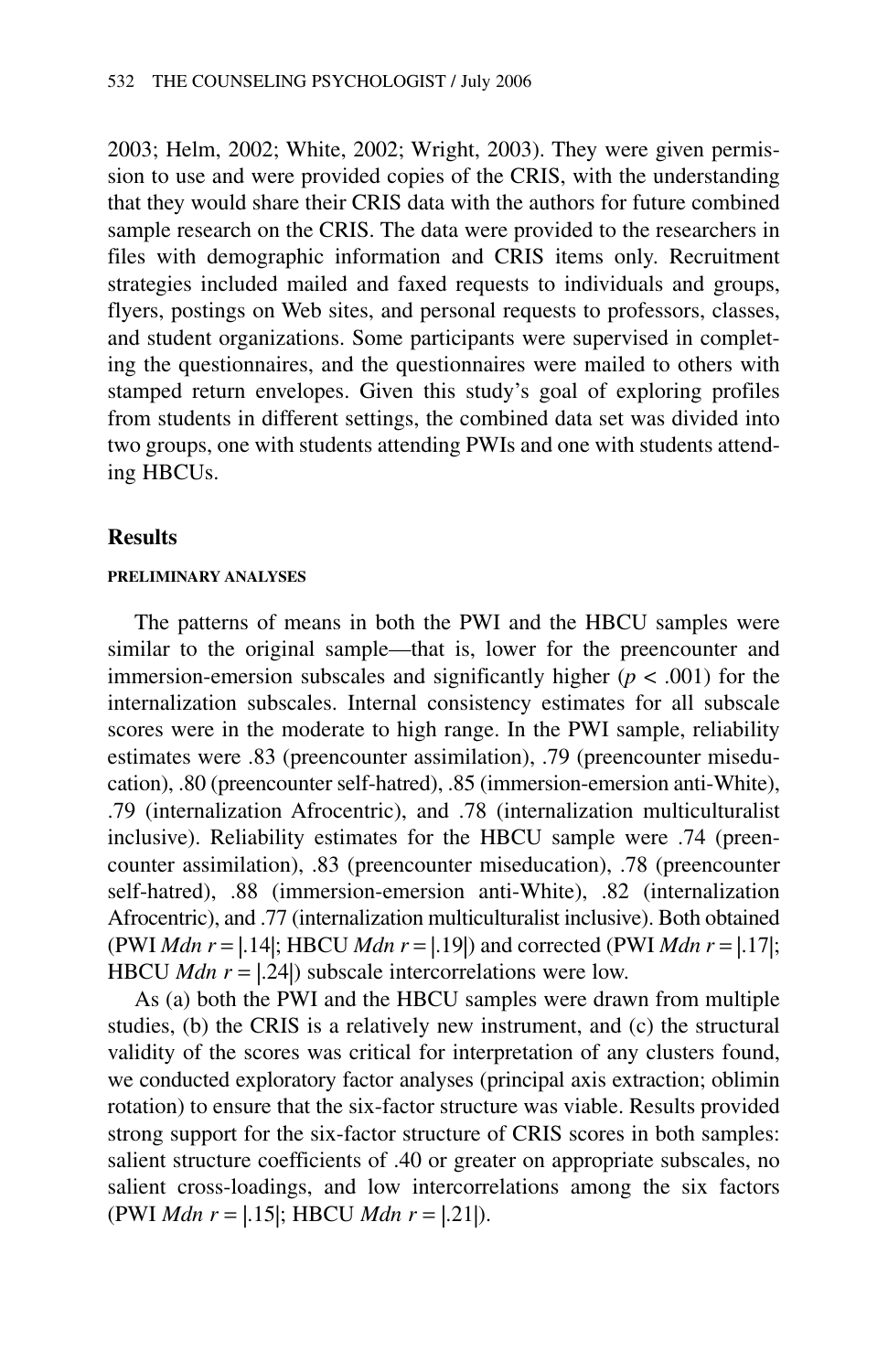#### **CLUSTER ANALYSES**

We applied MEG (McDermott, 1998) to resolve the racial identity profiles based on clustering techniques in precisely the same way as in the original sample. Cluster analyses are sensitive to the scale used, and altering the scales of included variables can result in different cluster solutions (Hair & Black, 2002). Because we used the same instrument (i.e., the CRIS) in both studies, we converted the PWI and HBCU sample raw scores to *T* scores using the sample distribution from the Study 1 sample to assure comparability of scores.

*PWI sample.* We analyzed the three independent subsamples ( $n_1 = 105$ ;  $n_2 = 105$ ;  $n_3 = 104$ ) using first-stage clustering and revealed viable solutions ranging from three to five or six clusters. Applying Ward's minimum variance clustering in the second stage resulted in a five-cluster solution (see Figure 3) with adequate homogeneity statistics and sufficient overall cohesion  $(\overline{H} = .69)^{1}$ . Cohesion within clusters and profile variables was also adequate. Third-stage clustering indicated that within-cluster homogeneity and within-profile variable homogeneity were adequate and that overall homogeneity was improved ( $\overline{H} = .72$ ). Excellent replication rates were evident for each cluster, with all five clusters replicating across the three subsamples. Clusters ranged in size from 48 (15.3%) to 87 respondents (27.7%), with 14 (3.2%) unassigned.

*HBCU sample.* Fusion statistics in the first stage for each of the three HBCU subsamples  $(n = 102)$  indicated that two- to five-cluster solutions were viable options. Second-stage clustering resulted in a five-cluster solution (see Figure 4) with adequate cohesion ( $\overline{H} = .65$ ), and third-stage clustering improved overall homogeneity ( $\overline{H} = .70$ ). Replication rates across these subsamples were variable, with Clusters 1 through 3 replicating 100%, Cluster 4 replicating 67%, and Cluster 5 replicating 33%. These clusters ranged in size from 36 (11.8% of sample) to 71 (23.2%), with 24 participants (7.8%) unassigned.

*Cross-sample profile replication.* We compared each sample's cluster mean scores by using the generalized distance score  $(D^2)$ .<sup>2</sup> Using the cluster profiles from the original sample as the basis for comparison, we found that Clusters 3 through 6 replicated in both the PWI and the HBCU samples; however, Cluster 1 (Afrocentrics) did not replicate, and Cluster 2 (multiculturalists) replicated only in the PWI sample. We gave all five clusters in the PWI sample names reflecting their replication of profiles in the original sample: Cluster  $1 =$ miseducated variant, Cluster  $2 =$  multiculturalists, Cluster  $3 =$  low race salience, Cluster  $4 =$  assimilated, and Cluster  $5 =$  immersion.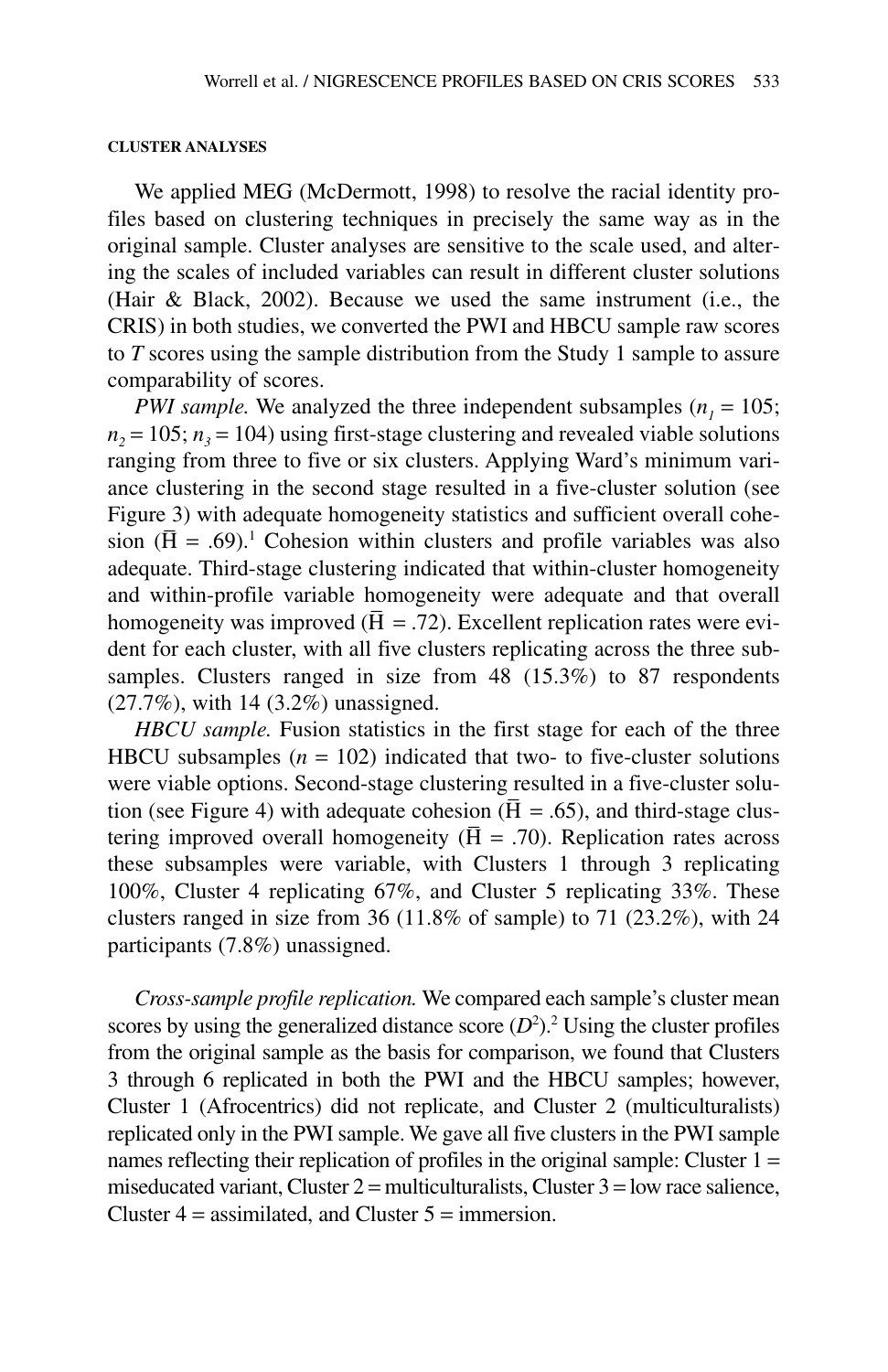

**FIGURE 3. Racial Identity Clusters—Study 2: Predominantly White Institution Sample**

NOTE: PA = preencounter assimilation;  $PM$  = preencounter miseducation;  $PSH$  = preencounter self-hatred; IEAW = immersion-emersion anti-White; IA = internalization Afrocentric; IMCI = internalization.

Similarly, cluster names in the HBCU sample followed suit: Cluster  $1 =$ low race salience, Cluster 2 = assimilated, Cluster 3 = miseducated variant, and Cluster  $5 = \text{immersion}$ . Based on statistical comparisons, HBCU Cluster 4 appeared to be a version of the miseducated variant profile. However, an examination of the profile (see Figure 4) showed substantially lower self-hatred and anti-White mean scores and a substantially higher multiculturalist inclusive score. The differences seemed to reflect a reduction of negative attitudes aimed at both Blacks and Whites, and we named this cluster *identity in transition*.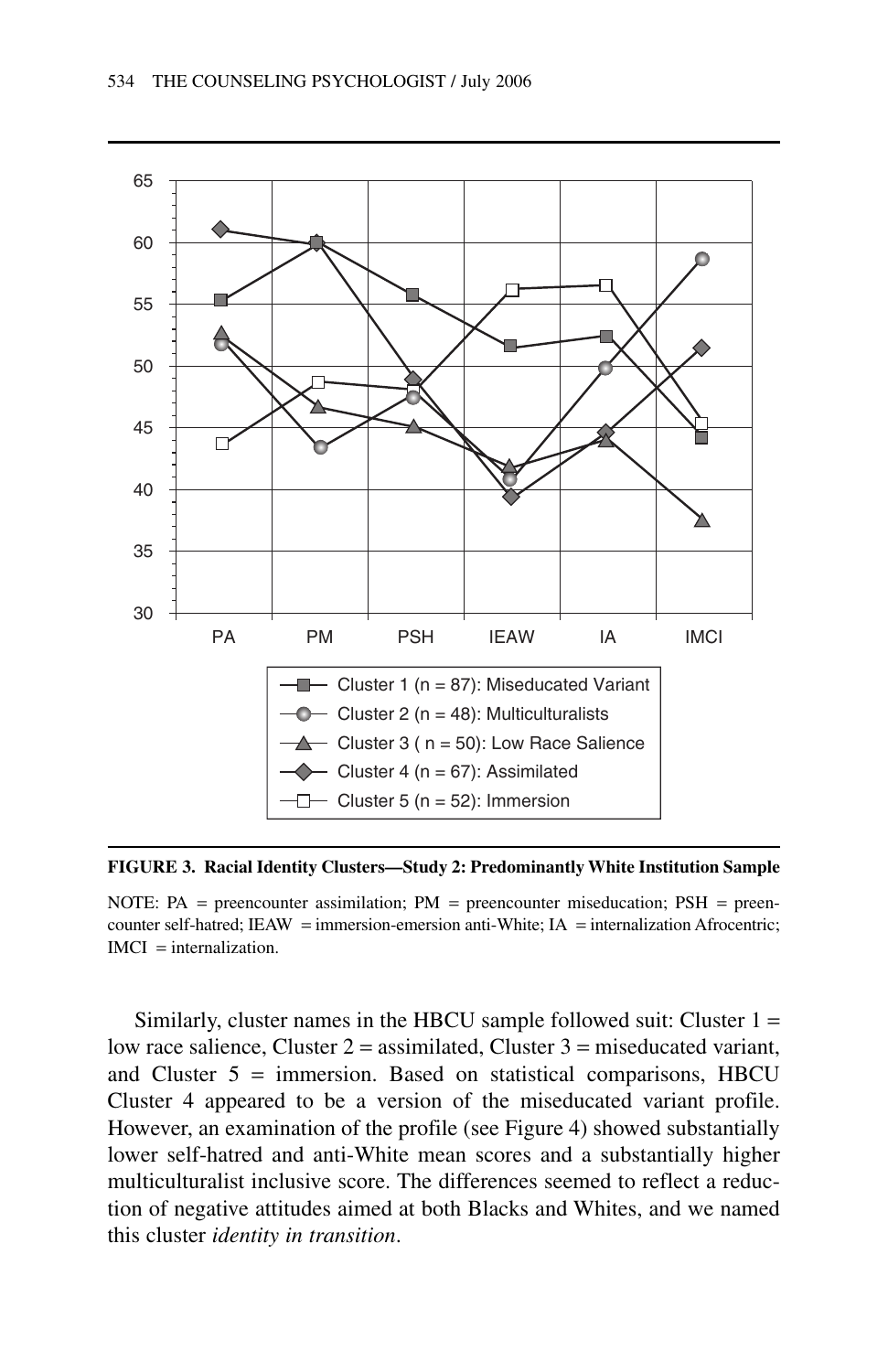

**FIGURE 4. Racial Identity Clusters—Study 2: Historically Black Colleges and Universities Sample**

NOTE:  $PA$  = preencounter assimilation;  $PM$  = preencounter miseducation;  $PSH$  = preencounter self-hatred; IEAW = immersion-emersion anti-White; IA = internalization Afrocentric; IMCI = internalization.

# **Study 2 Discussion**

This study examined the generalizability of the profiles found in Study 1, in another PWI sample, and in an HBCU sample. Results indicated that four of the six profiles found in Study 1 replicated in the Study 2 samples, with one profile (Afrocentrics) not replicating in either sample and with another (multiculturalists) replicating only in the PWI sample. The four profiles found in all three samples included three reflecting preencounter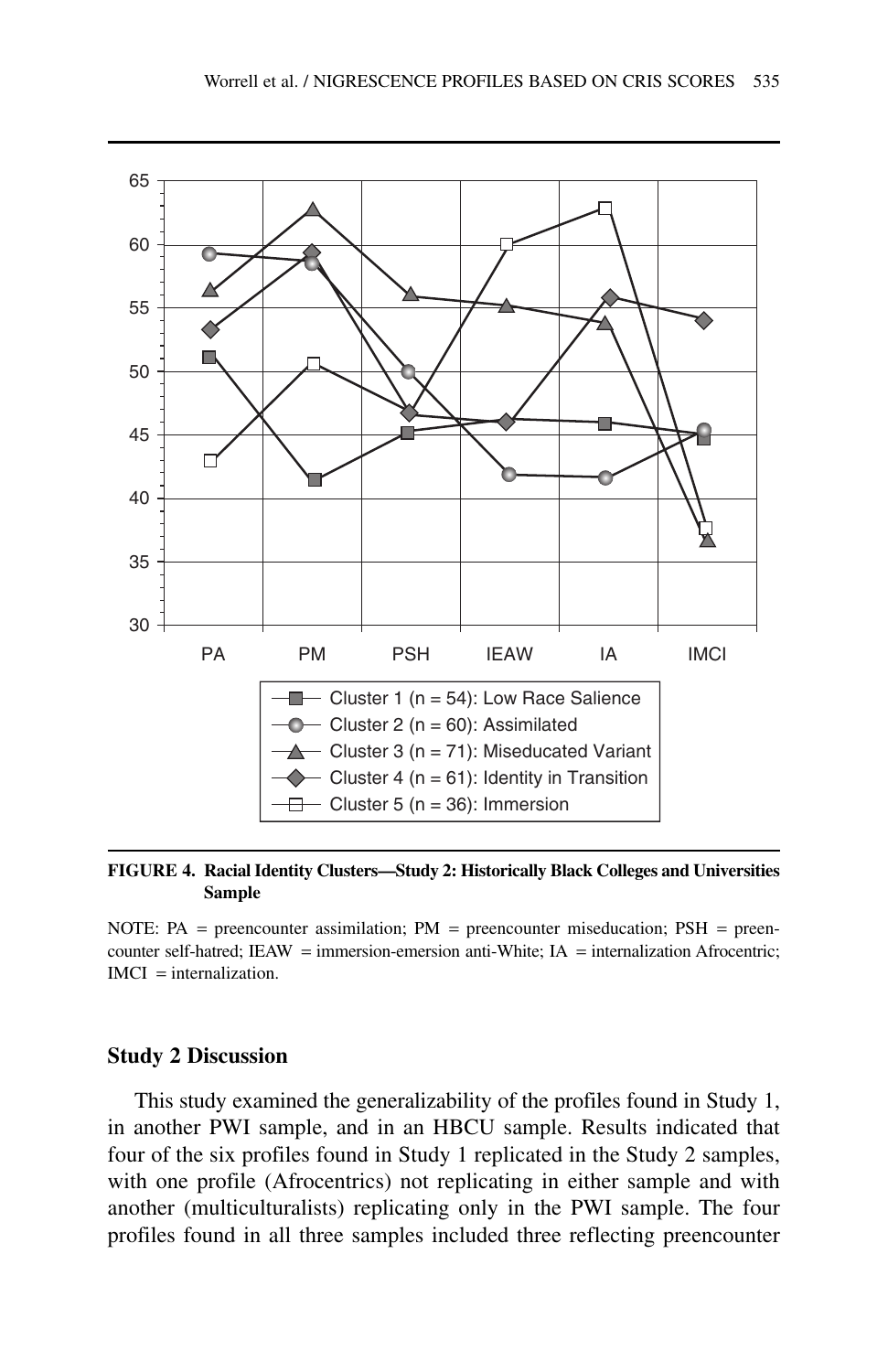themes (assimilation, miseducated variant, and low race salience) and one reflecting immersion-emersion (immersion) themes.

The results allowed us to draw five tentative conclusions. First, there are general, replicable nigrescence profiles in the population. We base this conclusion on both the replication of clusters across samples and the replication of clusters within each sample's three blocks. Second, some of these profiles are found in both PWI and HBCU samples. Third, individuals who have assimilated attitudes are distinct from those with low race-salience attitudes. Fourth, some profiles (e.g., assimilated, low race salience, miseducated variant) may be more common in the population than others (e.g., Afrocentrics). Finally, multicultural attitudes are more likely to be found in institutions where African Americans are a minority or are interacting with substantial numbers of other racial and ethnic groups.

### **GENERAL DISCUSSION**

This research endeavor had three major goals: to see if cluster analysis would yield interpretable racial identity profiles; to examine the generalizability of interpretable profiles, if found; and to see if context played a role in the profiles found. The results of the two studies provided support for all three goals. In the following sections, we discuss the theoretical and counseling implications of the findings and provide some suggestions for future research in this area.

### **Nigrescence Profiles**

Although the number of nigrescence attitudes is hypothetically finite, there are probably many more of these attitudes than identified in NT-E (Cross & Vandiver, 2001, p. 374). Across these two studies, seven profiles were found; however, if individuals can be classified on the basis of high, medium, or low scores on the six attitudes measured by the CRIS, the potential number of racial identity profiles surpasses the number found in this study. On the other hand, there are certain attitudes that may occur in concert with each other, much as the anti-White and Afrocentric scores are consistently correlated. The results of the studies do provide examples of profiles based on specific combinations of scores, including miseducated variant, immersion, and Afrocentric.

### **PREENCOUNTER CLUSTERS**

*Assimilation profile.* We found three preencounter profiles (i.e., profiles placing low or negative salience on race) in all three samples. Individuals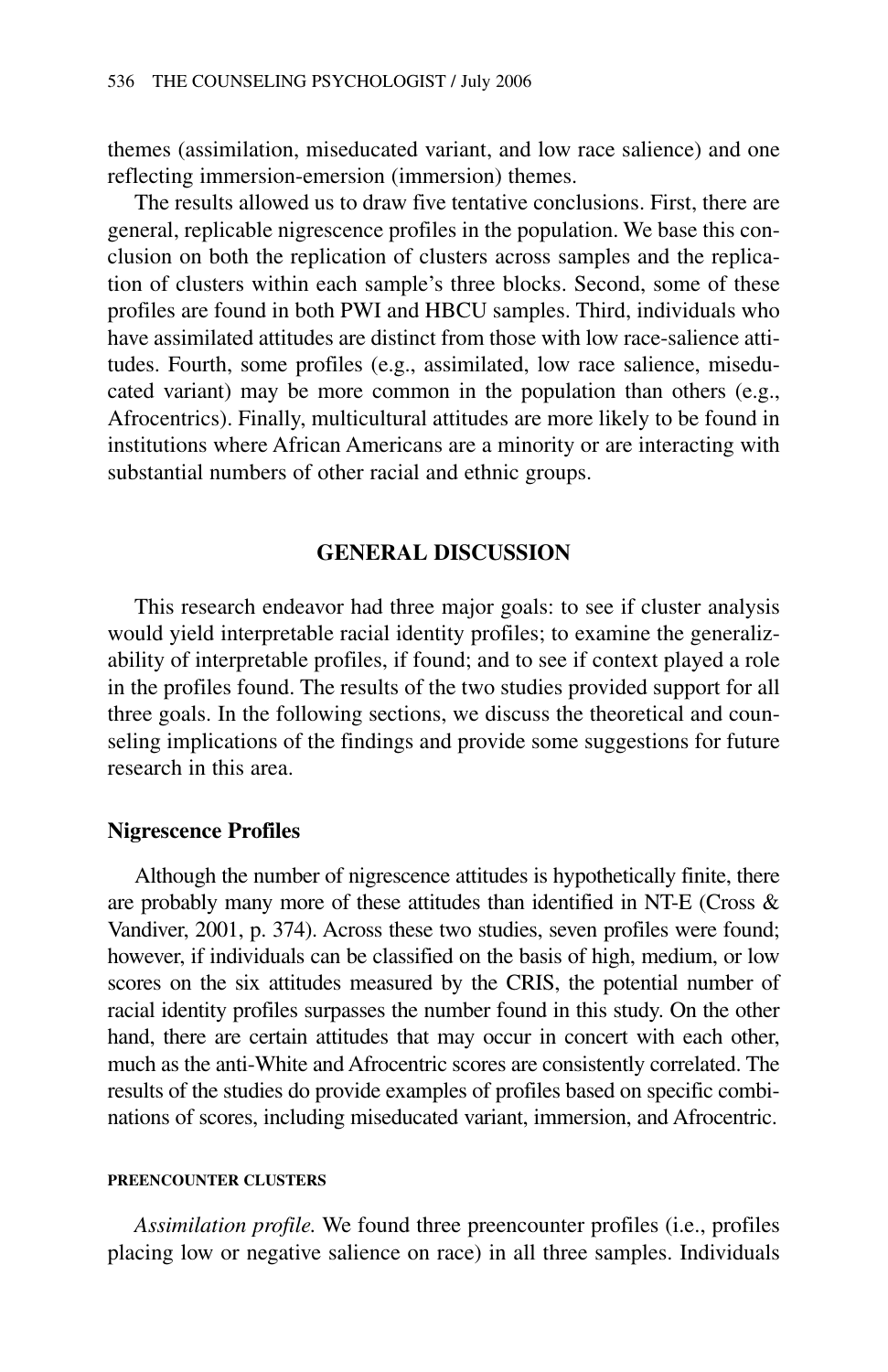in the assimilation clusters see themselves as American rather than African American. They have accepted the negative stereotypes of African Americans but do not apply these stereotypes to themselves. The below-average scores on anti-White and Afrocentric attitudes confirm the predominance of the assimilation theme. The assimilation clusters had mean differences on multiculturalist attitudes across the three samples, with the two samples from PWIs having above-average internalization multiculturalist inclusive scores and the sample from the HBCU having below-average scores on this subscale. The range of scores on the multiculturalist inclusive subscale is in keeping with the hypothesis about the importance of context. Individuals in the assimilated clusters seem to be responding to the embracing-other-people aspect of the multiculturalist items rather than the strong-Black-identity aspect, resulting in higher scores at the PWIs than at the HBCUs.

*Miseducated variant profile.* This profile describes a group of people whose racial identity is strongly influenced by negative stereotypes of African Americans. Although their Afrocentric attitudes are above average, the dominant themes for this group are clearly preencounter, including miseducation, assimilation, and self-hatred. The importance of context in this profile is reflected in differences between individuals attending PWIs versus HBCUs, with the latter reporting higher anti-White attitudes and substantially lower multicultural attitudes.

*Low race salience profile.* Individuals in this cluster are not pro-Black or anti-Black, pro-White or anti-White, multicultural, miseducated, or selfhating. Indeed, these individuals seem to avoid dealing with or thinking about issues of race and do not even take a strong position on being American versus African American. Thus, we can classify them as raceless (Arroyo & Zigler, 1995: Fordham, 1988) or aschematic (Oyserman, Kemmelmeier, Fryberg, Brosh, & Hart-Johnson, 2003).

### **IMMERSION AND INTERNALIZATION CLUSTERS**

*Immersion profile.* This profile reflected individuals who see themselves as African Americans (high scores on the Afrocentric subscale) but who are still dealing with issues of miseducation and self-hatred. These individuals also reject multiculturalism strongly, suggesting that the high anti-White scores in this profile are closer to Cross's (1991) notion of Blacks who fantasize about hurting Whites or, as hooks (1992) described it, an anti-Whiteness that "emerges as a response to the traumatic pain and anguish that remains a consequence of White racist domination" (p. 169). Similarly,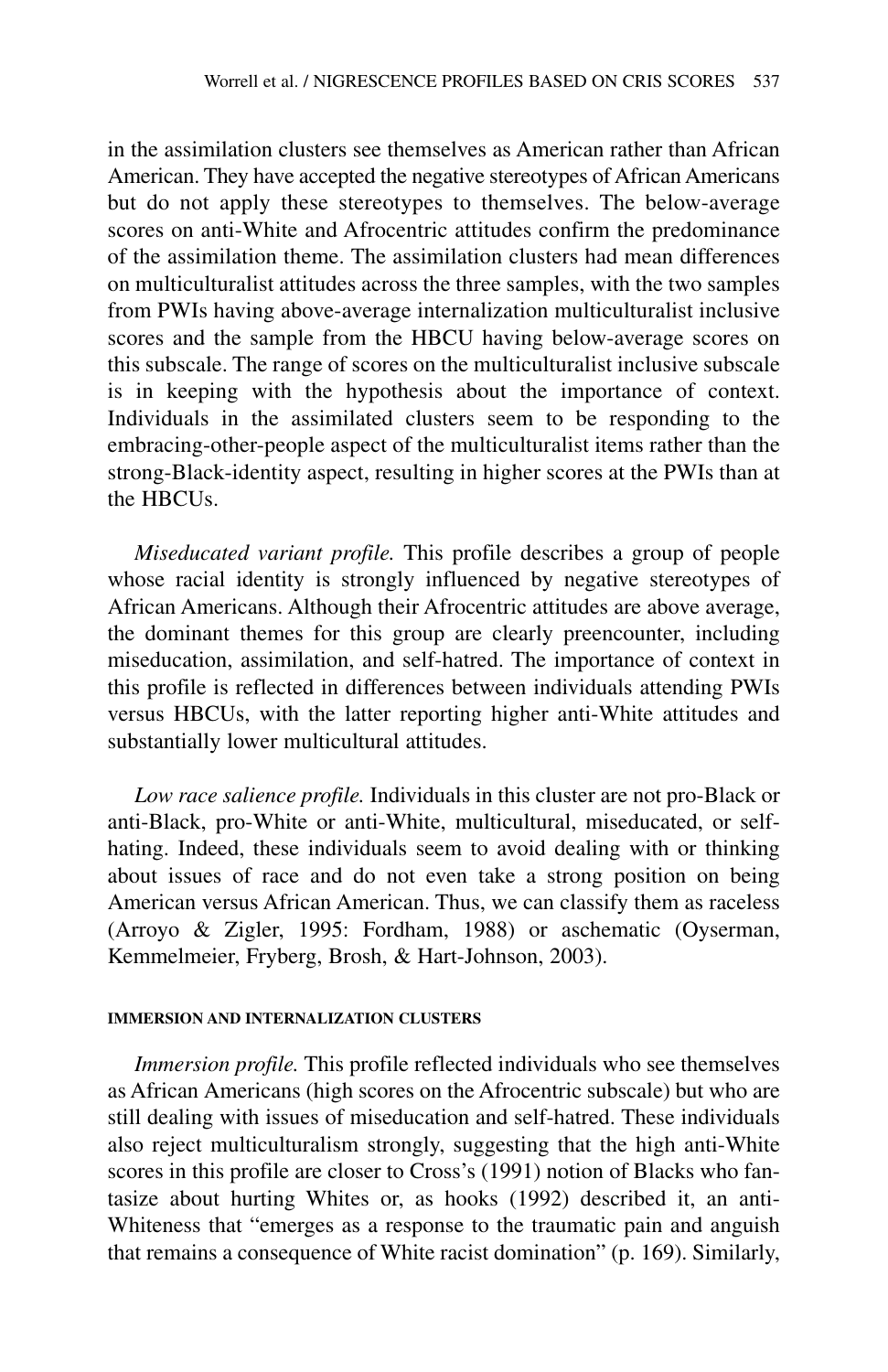the high Afrocentric scores may reflect intense black involvement fueled by "rage, anxiety, and guilt" (Vandiver et al., 2001, p. 177) rather than by embracing an Afrocentric perspective.

*Multiculturalist profile.* This profile emerged in the two PWI samples. These individuals reject negative stereotypes about both Blacks and Whites and have a strong Black identity alongside the willingness to work with other groups. Although not strongly Afrocentric in approach, they are also not assimilationist. Support for this view of multiculturalist is in keeping with Worrell and Gardner-Kitt's (2005) findings. Worrell and Gardner-Kitt compared scores on the CRIS and the multigroup ethnic identity measure (Phinney, 1992) and reported a canonical function that they labeled *grounded multiculturalism*. This function consisted of pro-Black, proethnic, and pro-other scores.

The lack of a multiculturalist cluster in the HBCU sample seems to be another manifestation of the importance of context. In three of the four profiles found in all three samples, students from HBCUs reported lower multiculturalist inclusive scores than did students from PWIs, and the multiculturalist cluster with the highest mean scores on multiculturalist inclusive did not emerge only in the sample HBCU participants.

#### **NONREPLICATING CLUSTERS**

*Afrocentric profile.* These individuals are low in self-hatred and reject the negative stereotypes about Blacks. Their anti-White attitudes are countered by average to above-average assimilationist and multiculturalist attitudes, and they are distinguished from the immersion profile by aboveaverage scores on multiculturalist attitudes. These attitudes may explain why this cluster did not emerge in the sample from the HBCUs and seem to suggest that these individuals have adopted a Black frame of reference rather than rejecting a White frame (Cross, 1991; Vandiver et al., 2001).

*Identity in transition profile.* Individuals with this profile, which emerged only in the HBCU sample, accept the negative stereotypes about Blacks but do not apply these stereotypes to themselves. They have above-average Afrocentric attitudes but also see themselves as American, multicultural, and not anti-White. This group was most similar, statistically, to the miseducated variant cluster; however, their self-hatred, Afrocentric, and multiculturalist inclusive scores are similar to the Afrocentric cluster. Indeed, this cluster was the only one with multiculturalist inclusive scores above the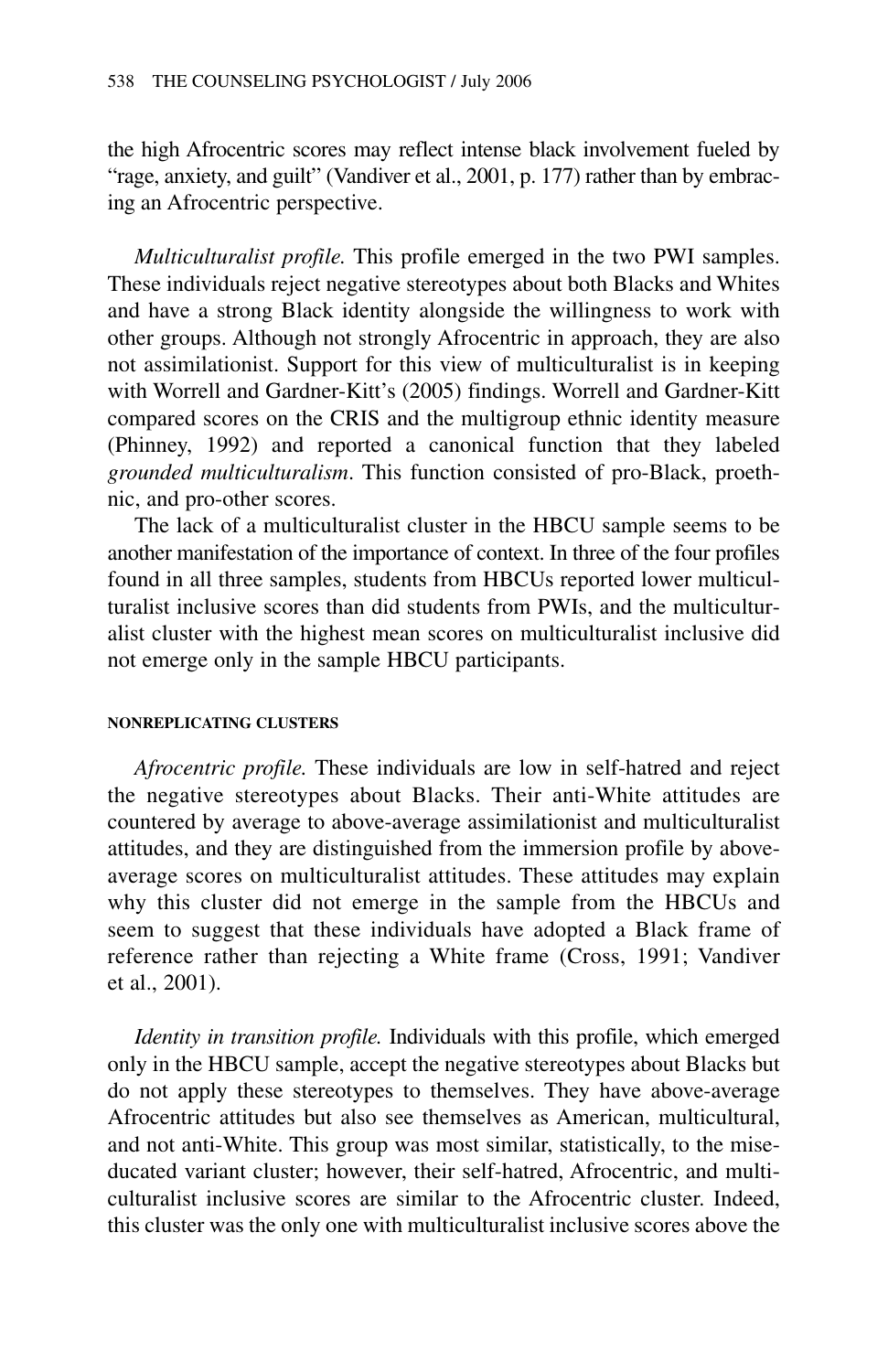mean in the HBCU sample and with high Afrocentric but not anti-White scores, one of the theoretical characteristics of an Afrocentric identity (Cross & Vandiver, 2001; Vandiver et al., 2001). Thus, the profile seems to combine preencounter and internalization features.

### **Revisiting Race Salience**

Sellers et al. (1998) defined *race salience* as "the extent to which one's race is a relevant part of one's self-concept at a particular moment or in a particular situation" (p. 24), whereas Cross and Vandiver (2001) described it as "the degree to which race and Black culture are important to the individual" (p. 376). Although these definitions are similar and agree on the importance of context for interpreting salience, there is at least one major difference between them. In NT-E, self-concept is a personal identity component and race is a reference-group orientation or social identity component. Thus, from an NT-E perspective, race salience interacts with selfesteem only when racial identity attitudes have implications for personal identity (e.g., self-hatred attitudes; Vandiver et al., 2002). Moreover, Cross and Vandiver argued that the definition of *race salience* should differ across identity attitudes. In other words, race salience in the context of selfhatred attitudes is different from race salience in the context of Afrocentric attitudes.

The results of the present study speak to the issue of race salience. First, a low race salience profile emerged across all three samples. Second, the subscale means in the low race salience profile differed across subscales (Cross & Vandiver, 2001). Third, mean preencounter assimilation scores (i.e., attitudes that were least likely to reflect engagement in racial issues) on the low race salience profile were the highest of all the subscales.

Other recent research has also highlighted race as an important reference group for African Americans. Mendoza-Denton, Downey, Purdie, Davis, and Pietrzak (2002) found that African American students obtained significantly higher scores on race-based rejection sensitivity than did Asian American and White American students. High race sensitivity was positively associated with a tendency to perceive negative racial events and a sense of rejection and was negatively associated with feelings of belonging on campus and positive feelings toward dorm mates and professors. However, African Americans did not differ from other groups on personal rejection sensitivity, and race-based rejection sensitivity was not correlated to self-esteem when personal rejection sensitivity was controlled. Mendoza-Denton et al. (2002) concluded that their data "highlight the value of distinguishing the psychological legacy of people's experiences as individuals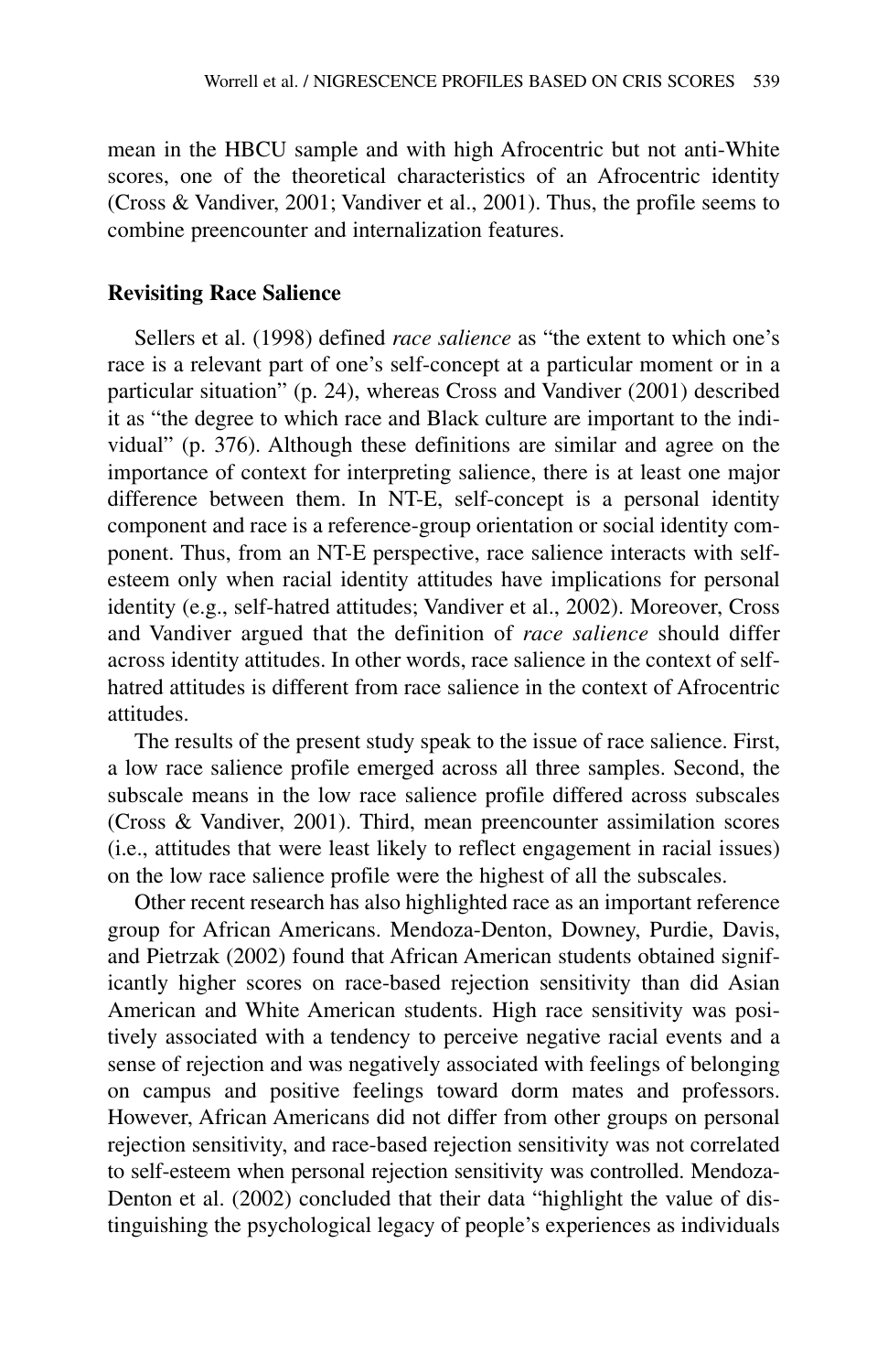and as social group members and of seeking to determine when each type of legacy influences social behavior" (p. 914).

### **Implications for Counseling**

The clinical implications of the current study's findings are potentially far reaching. The results highlight the need for counselors who believe racial identity attitudes are important in working with clients to assess these attitudes across multiple dimensions. There is empirical support for a relationship between racial identity attitudes and using counseling services. For example, Parks (2001) found that African Americans with high preencounter and immersion scores had more negative attitudes toward psychotherapy. In another study, Townes (2004) reported a significant positive correlation between anti-White scores and scores on the cultural mistrust inventory (Terrell & Terrell, 1981) and a positive relationship between Afrocentric scores and preference for a Black counselor. These studies suggest that individuals with miseducated variant or immersion profiles may be less willing to seek psychological assistance. Similarly, individuals with an immersion profile, which has high anti-White and Afrocentric scores, may establish a therapeutic alliance more easily with a Black counselor.

Arroyo and Zigler (1995) found that although students who were raceless performed better academically, they also had higher depression scores. In another study, Oyserman et al. (2003) reported that students who were aschematic performed less well academically and were more vulnerable to stereotype threat (Steele, 1997). These findings suggest that students with a low race salience profile may be at risk for maladjustment. On the other hand, students with a multiculturalist cluster are the least likely to be poorly adjusted (Anglin, 2004) or in trouble academically (Oyserman et al., 2003) and are more likely to participate in psychotherapy (Anglin, 2004). Thus, when these multiculturalists seek assistance, psychologists may wish to be alert for issues unrelated to racial identity attitudes.

# **Limitations**

This article had several limitations. The first is the use of secondary data in Study 2. We did not administer the CRIS ourselves, and the differences in administration procedures across the studies (e.g., supervised administration versus via mail) may have had an effect on responses provided. Several other concerns emerge from the first. One is that we drew samples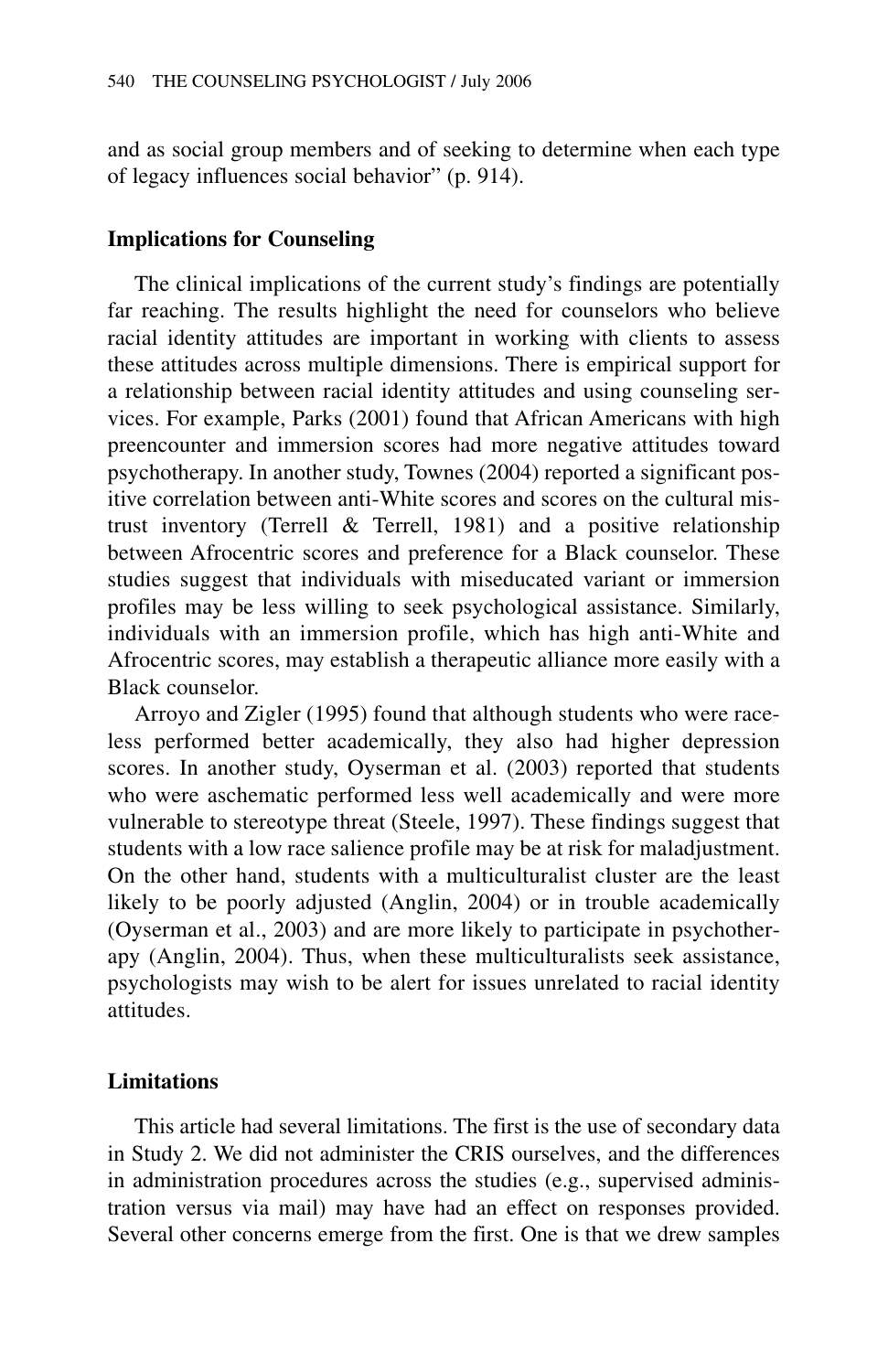in the second study from multiple sites. Although sampling across multiple sites is not a limitation per se, it does increase other potential sources of error variance, especially as the number of participants varied by school type, with, on average, 60 students from each HBCU and 18 students from each PWI. In addition, the CRIS was collected with different instruments across the five studies from which the samples were drawn, and the impact of this on responses is unknown. A final concern related to the use of data from multiple sources is related to differential incentives to participate: Some participants were paid, others received course credit, and some did not receive any type of reward.

Another limitation is related to the research design. One can argue that it is more important to demonstrate cluster stability (i.e., replication within the same sample) than generalizability. Moreover, although studies by Anglin (2004) and Townes (2004) provide tentative support for the impact of cluster membership on functioning, these authors were using other analytic procedures. Any conclusion about the impact of cluster membership on psychological functioning is still speculative and in need of empirical support.

# **FUTURE RESEARCH**

There are several avenues for future research. First, researchers can use cluster analytic techniques to see if similar profiles are found in other samples at both PWIs and HBCUs and with samples of different ages, socioeconomic statuses, and areas of residence (e.g., South, Northeast, etc.). Comparing clusters across individual PWIs and HBCUs and examining the gender distributions of cluster membership will also be important. To the extent that these clusters generalize to other samples, it will be important to examine differences among clusters on many of the variables related to racial identity attitudes (e.g., affective states, academic achievement, internalized racism, attitude toward psychotherapy, and psychological well-being) and other cultural variables like racial sensitivity (Mendoza-Denton et al., 2002). These studies are critical for informing psychologists who work with clients.

Of particular importance to conceptualizing race salience will be comparisons of cluster members on other variables measuring personal identity (e.g., self-esteem) and reference-group orientation (e.g., ethnic identity). For example, how do the individuals with miseducated variant, assimilation, and low race salience profiles differ on self-esteem? Another important study would be one examining the stability of these profiles.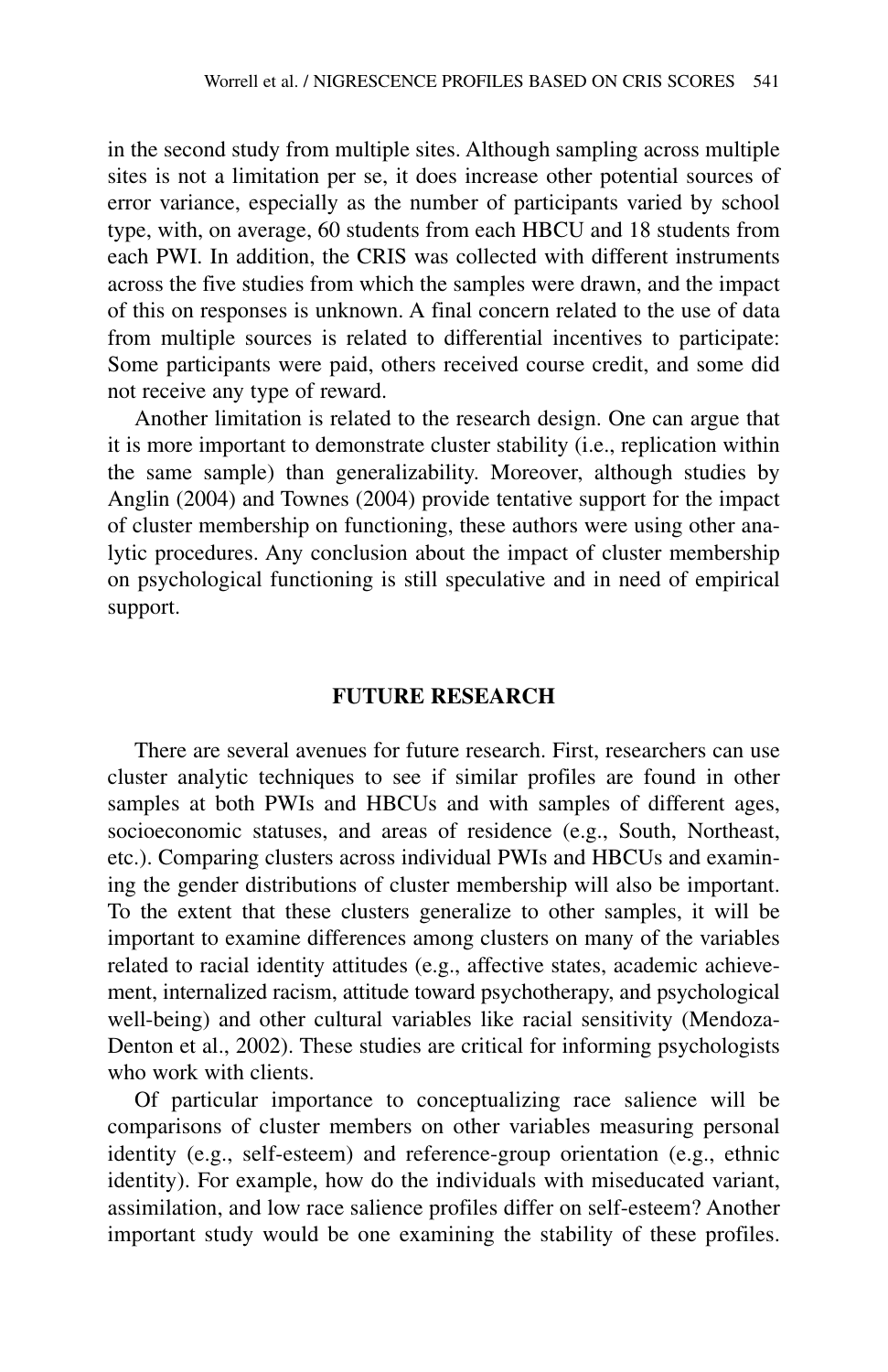In other words, if one examines the same individuals on two occasions, will he or she find the same profiles, and how much interprofile movement will there be?

# **CONCLUSION**

In this study, we examined nigrescence profiles based on NT-E and CRIS scores in three independent samples. In sum, we found seven different profiles, four of which were in all three samples. The results of the two studies provide evidence indicating that there are theoretically interpretable racial identity profiles in African American groups and that we can measure these profiles. Moreover, the results support (a) the contention that racial identity should be measured multidimensionally (Cross & Vandiver, 2001; Sellers et al., 1997, 1998; Trimble et al., 2003; Vandiver et al., 2002); (b) the assessment of different identities within the themes of preencounter, internalization, and so on; and (c) the use of multivariate approaches to examine racial identity attitudes (Vandiver et al., 2002; Worrell, Vandiver, & Cross, 2004).

As this was the first study to demonstrate the generalizability of racial identity profiles, questions of replication are an important first step for future studies. However, accepting that there are profiles that can be identified mandates the field to revisit many of the questions that have been asked about the connection of racial identity attitudes to mental and physical well-being, academic achievement, engagement in risky behavior, and the host of other variables that have been studied with African American populations.

# **NOTES**

1. Cluster analysis uses proximity measures reflecting the degree of similarity or dissimilarity among the objects or individuals being clustered and the clusters themselves (Jobson, 1992). The homogeneity statistic is one measure of proximity included in MEG (McDermott, 1998). Like the correlation coefficient, the homogeneity statistic can range from  $1$  to  $-1$ , with 1 indicating "perfect homogeneity (similarity)" (McDermott, 1998, p. 679), and is interpreted similarly. Thus, homogeneity statistics in the 0.6 to 0.7 range as in this study indicate adequate homogeneity.

2. Generalized distance scores are a proximity measure indicating dissimilarity. Euclidean distance is "the most commonly used measure of dissimilarity" (Jobson, 1992, p. 486) and is the foundation for MEG analyses, which use squared Euclidean distance scores  $(D^2)$ . Generalized distance scores were calculated for all clusters from the PWI and HBCU samples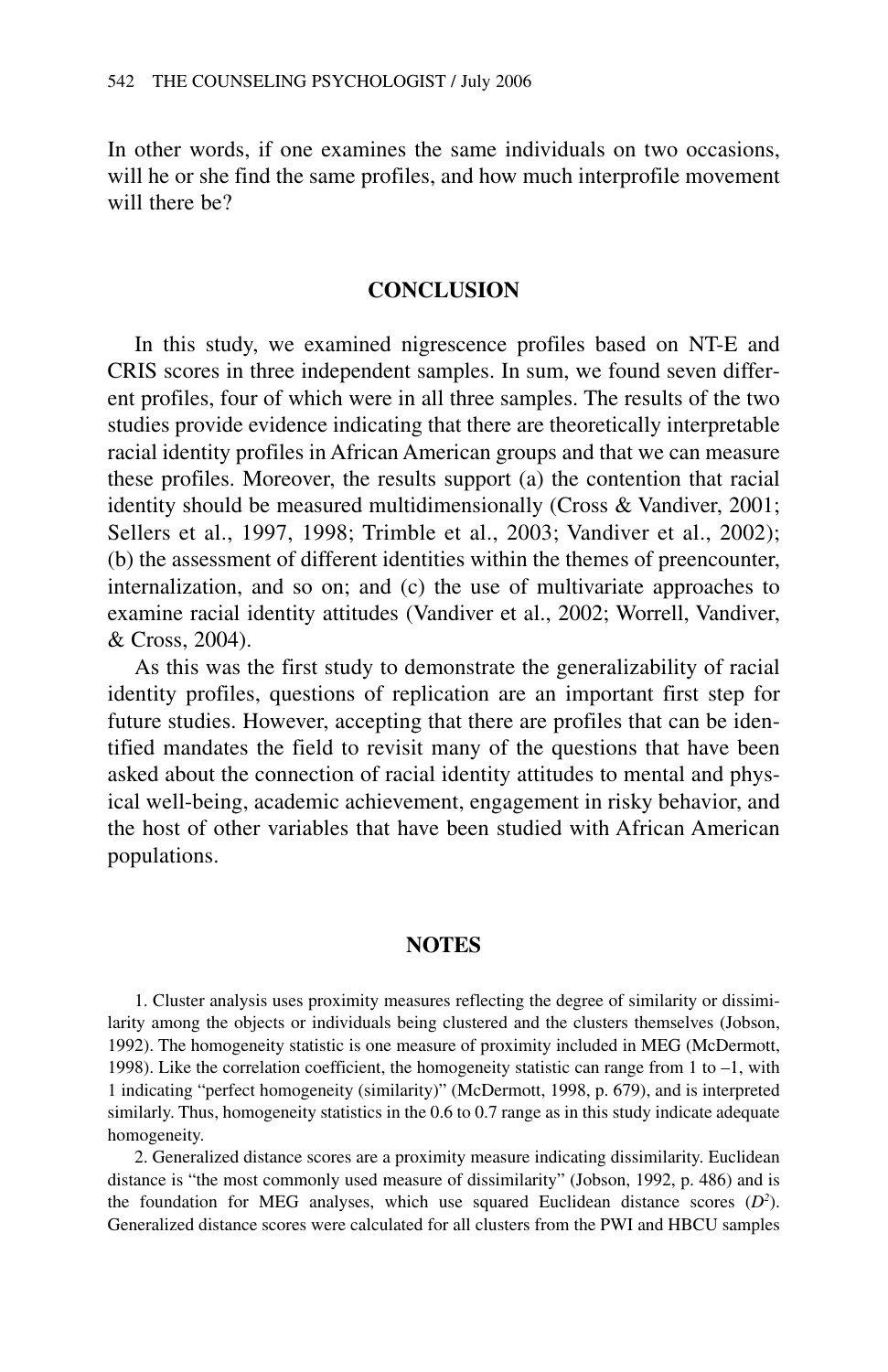with each of the clusters from the original sample, and PWI and HBCU clusters were classified as similar to the cluster with which they had the smallest generalized distant score.

### **REFERENCES**

Aldenderfer, M. S., & Blashfield, R. K. (1984). *Cluster analysis.* Beverly Hills, CA: Sage.

- Anglin, D. M. (2004). The predictive effects of racial socialization, racial identity, and African self-consciousness on African American college adjustment and psychological defenses. *Dissertation Abstracts International: Section B: The Sciences and Engineering*, *64*(7-B), 3512.
- Arroyo, C. G., & Zigler, E. (1995). Racial identity, academic achievement, and the psychological well-being of economically disadvantaged adolescents. *Journal of Personality & Social Psychology*, *69*, 903-914.
- Bagley, C. A., & Copeland, E. J. (1994). African and African American graduate students' racial identity and personal problem-solving strategies. *Journal of Counseling & Development*, *73*, 167-171.
- Baldwin, J. A., & Bell, Y. R. (1985). The African Self-Consciousness Scale: An Africentric personality questionnaire. *The Western Journal of Black Studies*, *9*, 61-68.
- Baldwin, J. A., Duncan, J. A., & Bell, Y. R. (1987). Assessment of African self-consciousness among Black students from two college environments. *Journal of Black Psychology*, *13*, 27-41.
- Brewer, M. B., & Brown, R. J. (1998). Intergroup relations. In D. T. Gilbert, S. T. Fiske, & G. Lindzey (Eds.), *The handbook of social psychology* (Vol. 2, 4th ed., pp. 554-594). San Francisco: McGraw-Hill.
- Britton, E. M. (2001). Looking good: African American women and eating disorders. *Dissertation Abstracts International: Section B: The Sciences and Engineering*, *62*(3-B), 5908.
- Carter, R. T. (1996). Exploring the complexity of racial identity attitude measures. In J. C. Impara (Series Ed.) & G. R. Sodowsky & J. C. Impara (Vol. Eds.), *Multicultural assessment in counseling and clinical psychology* (pp. 193-223). Lincoln, NE: Buros Institute of Mental Measurements.
- Carter, R. T., & Helms, J. E. (1988). The relationship between racial identity attitudes and social class. *Journal of Negro Education*, *57*, 22-30.
- Carter, R. T., Helms, J. E., & Juby, H. L. (2004). The relationship between racism and racial identity for White Americans. *Journal of Multicultural Counseling and Development*, *32*, 2-17.
- Chavous, T. M., Bernat, D. H., Schmeelk-Cone, K., Caldwell, C. H., Kohn-Wood, L., & Zimmerman, M. A. (2003). Racial identity and academic attainment among African American adolescents. *Child Development*, *74*, 1076-1090.
- Cheatham, H. E., Tomlinson, S. M., & Ward, T. J. (1990). The African self-consciousness construct and African American students. *Journal of College Student Development*, *31*, 492-499.
- Cokley, K. O. (1999a). A comparative study of African self-consciousness, racial identity, and academic self-concept among African-American college students at historically Black and predominantly White colleges and universities. *Dissertation Abstracts International: Section A: Humanities and Social Sciences*, *59*(7-B), 3752.
- Cokley, K. O. (1999b). Reconceptualizing the impact of college racial composition on African American students' racial identity. *Journal of College Student Development*, *40*, 235-245.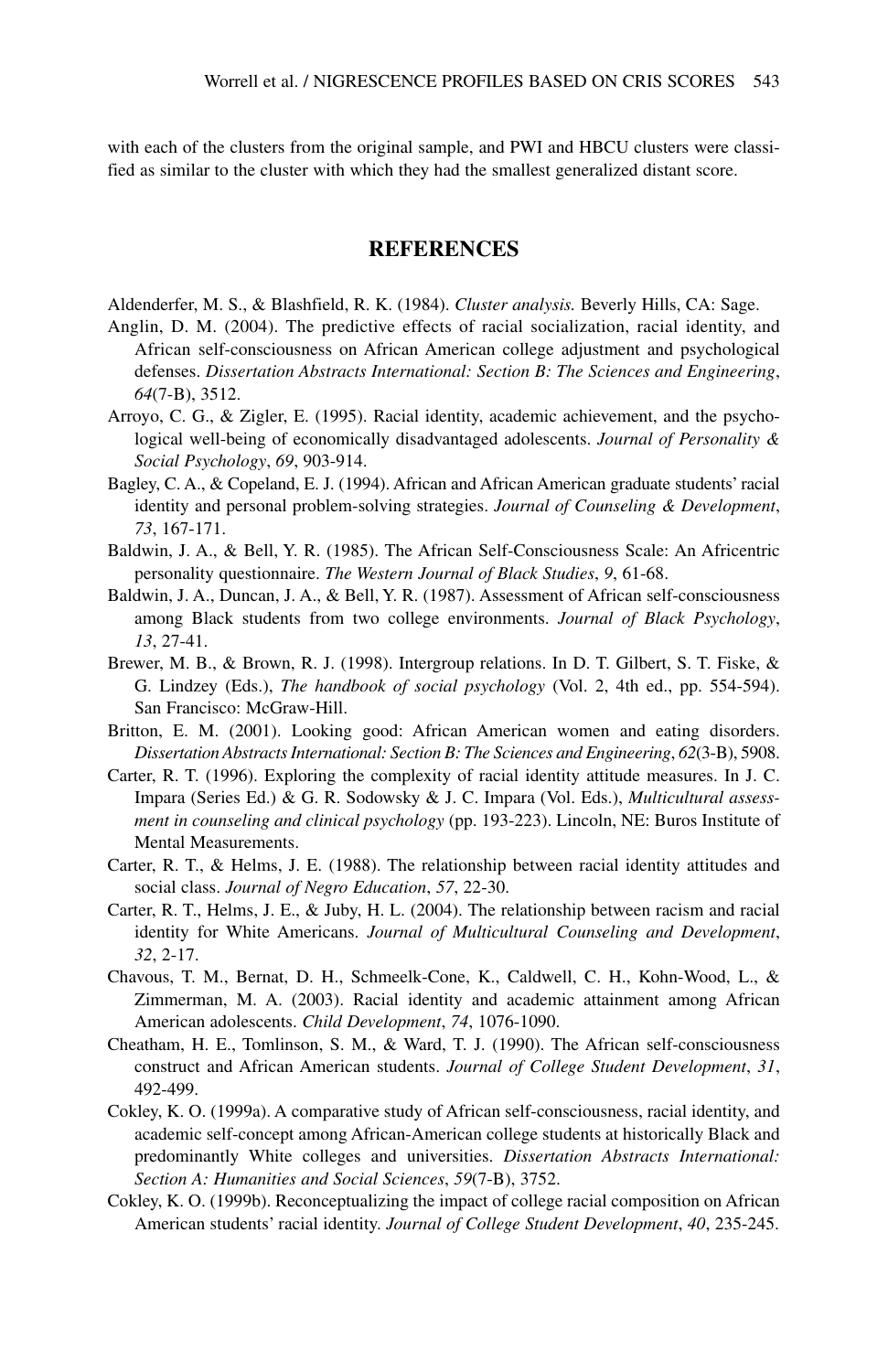- Cokley, K. O. (2002). Testing Cross's revised racial identity model: An examination of the relationship between racial identity and internalized racism. *Journal of Counseling Psychology*, *49*, 476-483.
- Cose, E. (1993). *The rage of a privileged class: Why are middle-class Blacks angry? Why should America care?* New York: HarperCollins.
- Cross, W. E., Jr. (1971). The Negro-to-Black conversion experience. *Black World*, *20*(9), 13-27.
- Cross, W. E., Jr. (1978). The Thomas and Cross models of psychological nigrescence: A review. *Journal of Black Psychology*, *5*, 13-31.
- Cross, W. E., Jr. (1985). Black identity: Rediscovering the distinction between personality identity and reference group orientation. In M. B. Spencer, G. K. Brookins, & W. R. Allen (Eds.), *Beginnings: The social and affective development of Black children* (pp. 151-171). Hillsdale, NJ: Lawrence Erlbaum.
- Cross, W. E., Jr. (1991). *Shades of Black: Diversity in African American identity.* Philadelphia: Temple University Press.
- Cross, W. E., Jr. (1995). The psychology of nigrescence: Revising the Cross model. In J. G. Ponterotto, J. M. Casas, L. A. Suzuki, & C. M. Alexander (Eds.), *Handbook of multicultural counseling* (pp. 93-122). Thousand Oaks, CA: Sage.
- Cross, W. E., Jr., & Fhagen-Smith, P. E. (2001). Patterns of African American identity development: A life span perspective. In C. L. Wijeyesinghe & B. W. Jackson (Eds.), *New perspectives on racial identity development: A theoretical and practical anthology* (pp. 243-270). New York: New York University Press.
- Cross, W. E., Jr., Parham, T. A., & Helms, J. E. (1998). Nigrescence revisited: Theory & research. In R. L. Jones (Ed.), *African American identity development* (pp. 3-72). Hampton, VA: Cobb & Henry.
- Cross, W. E., Jr., Smith, L., & Payne, Y. (2002). Black identity: A repertoire of daily enactments. In P. B. Pedersen, J. G. Draguns, J. E. Lonner, & J. E. Trimble (Eds.), *Counseling across cultures* (5th ed., pp. 93-108). Thousand Oaks, CA: Sage.
- Cross, W. E., Jr., & Strauss, L. (1998). The everyday functions of African American identity. In J. K. Swim & C. Stangor (Eds.), *Prejudice: The target's perspective* (pp. 267-279). New York: Academic Press.
- Cross, W. E., Jr., & Vandiver, B. J. (2001). Nigrescence theory and measurement: Introducing the Cross Racial Identity Scale (CRIS). In J. G. Ponterotto, J. M. Casas, L. A. Suzuki, & C. M. Alexander (Eds.), *Handbook of multicultural counseling* (2nd ed., pp. 371-393). Thousand Oaks, CA: Sage.
- Dartson, M. V. (1999). Racial identity attitudes and self-esteem of African-American college students at a historically Black college and a historically White university. *Dissertation Abstracts International: Section A: Humanities and Social Sciences*, *59*(8-A), 2848.
- Ding, C. S. (2001). Profile analysis: Multidimensional scale approach. *Practical Assessment, Research, & Evaluation*, *7*(16). Retrieved February 3, 2005, from http://PAREonline.net/ getvn.asp?v=7&n=16
- Evans, G. L. (2003, April). *Joint factor analysis of the AAAS-II (short form) and the CRIS: Do they measure the same thing?* Poster presented at the Great Lakes Conference (Counseling Psychology: Building Bridges—Making a World of Difference), Kalamazoo, MI.
- Fiske, S. T. (1998). Stereotyping, prejudice, and discrimination. In D. T. Gilbert, S. T. Fiske, & G. Lindzey (Eds.), *The handbook of social psychology* (Vol. 2, 4th ed., pp. 357-411). San Francisco: McGraw-Hill.
- Fordham, S. (1988). Racelessness as a factor in Black students' school success: Pragmatic strategy or pyrrhic victory? *Harvard Educational Review*, *58*, 54-84.
- Hall, W. S., Freedle, R., & Cross, W. E., Jr. (1972). *Stages in the development of a Black identity.* Iowa City, IA: American College Testing Program.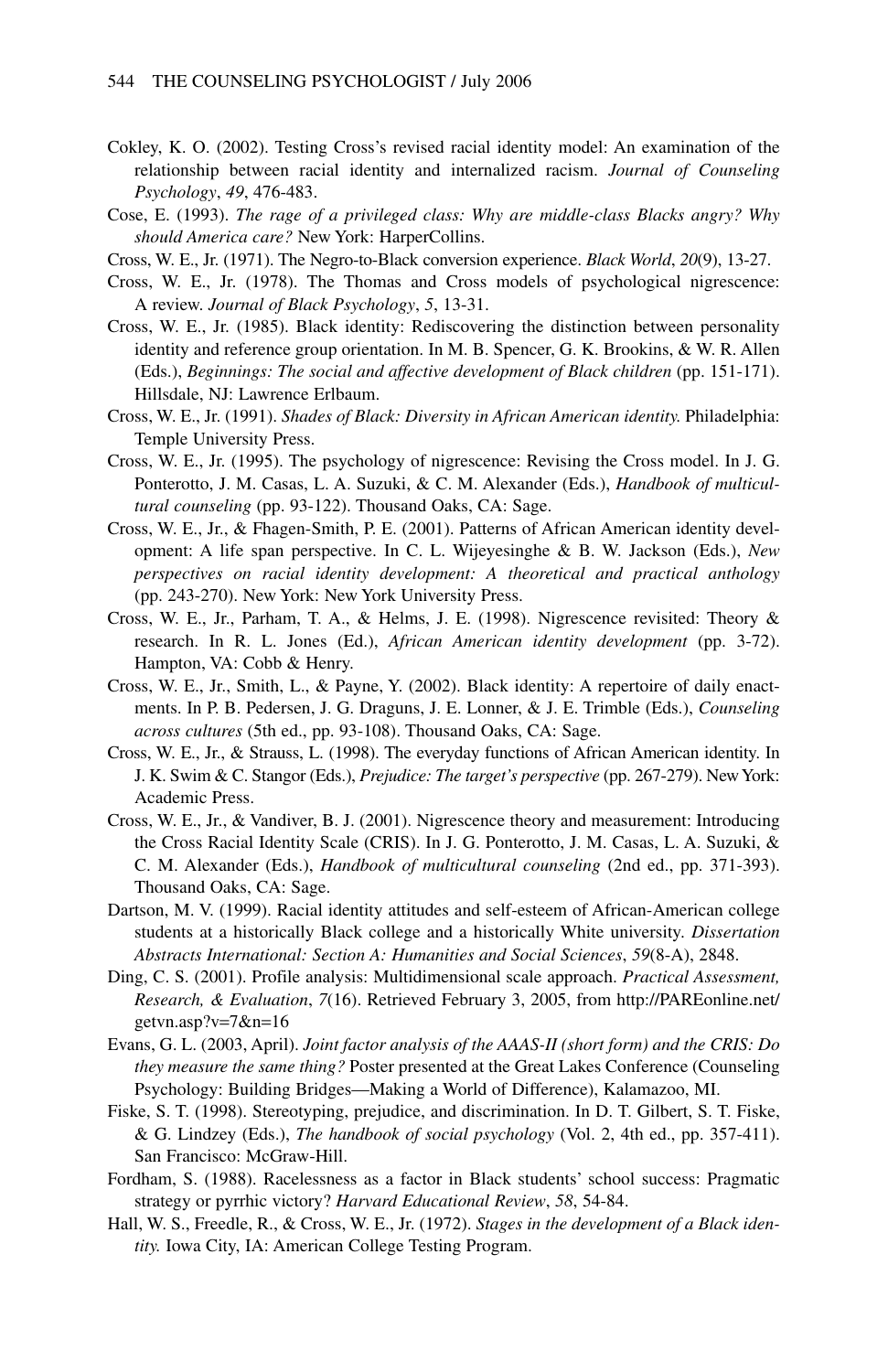- Hair, J. F., Jr., Anderson, R. E., Tatham, R. L., & Black, W. C. (1995). *Multivariate data analysis with readings* (4th ed.). Englewood Cliffs, NJ: Prentice Hall.
- Hair, J. F., Jr., & Black, W. C. (2000). Cluster analysis. In L. G. Grimm & P. R. Yarnold (Eds.), *Reading and understanding more multivariate statistics* (pp. 147-205). Washington, DC: American Psychological Association.

Hartigan, J. A. (1975). *Clustering algorithms.* New York: John Wiley.

- Helm, K. M. (2002). A theoretical and psychometric analysis of the revised Black racial identity development model and the multidimensional model of racial identity: Outcomes on the Revised African American Acculturation Scale–33. *Dissertation Abstracts International: Section B: The Sciences and Engineering*, *62*(10-B), 4833.
- Helms, J. E. (1984). Toward a theoretical explanation of the effects of race on counseling. A Black and White model. *The Counseling Psychologist*, *12*, 153-165.
- Helms, J. E. (1990a). An overview of Black racial identity theory. In J. E. Helms (Ed.), *Black and White racial identity: Theory, research, and practice* (pp. 9-32). New York: Greenwood.
- Helms, J. E. (Ed.). (1990b). *Black and White racial identity: Theory, research, and practice*. New York: Greenwood.
- Helms, J. E. (1990c). The measurement of Black racial identity attitudes. In J. E. Helms (Ed.), *Black and White racial identity: Theory, research, and practice* (pp. 33-47). New York: Greenwood.
- Helms, J. E. (1996). Toward a methodology for measuring and assessing racial as distinguished from ethnic identity. In J. C. Impara (Series Ed.) & G. R. Sodowsky & J. C. Impara (Vol. Eds.), *Multicultural assessment in counseling and clinical psychology* (pp. 143-192). Lincoln, NE: Buros Institute of Mental Measurements.
- Helms, J. E., & Carter, R. T. (1990). Development of the White Racial Identity Inventory. In J. E. Helms (Ed.), *Black and White racial identity: Theory, research, and practice* (pp. 67-80). New York: Greenwood.
- Helms, J. E., & Parham, T. A. (1990). Black Racial Identity Attitude Scale (Form RIAS-B). In J. E. Helms (Ed.), *Black and White racial identity: Theory, research, and practice* (pp. 245-247). New York: Greenwood.
- Helms, J. E., & Parham, T. A. (1996). The development of the Racial Identity Attitude Scale. In R. L. Jones (Ed.), *Handbook of tests and measurements for Black populations* (Vol. 2, pp. 167-174). Hampton, VA: Cobb & Henry.
- Hood, D. W. (1998). Racial identity attitudes and African American students' academic achievement, campus involvement, and academic satisfaction *Dissertation Abstracts International: Section A: Humanities and Social Sciences*, *59*(3-A), 0749.
- hooks, b. (1992). Representations of Whiteness. In b. hooks (Ed.), *Black looks: Race and representation* (pp. 165-178). Boston: South End.
- Jack, B. E. (1996). *Negritude and literary criticism: The history and theory of Negro-African literature in French.* Westport, CT: Greenwood.
- Jobson, J. D. (1992). *Applied multivariate data analysis: Volume 2. Categorical and multivariate methods.* New York: Springer.
- John, O. P., Donahue, E. M., & Kentle, R. L. (1991). *The Big Five Inventory: Versions 4a and 54.* Berkeley: University of California, Institute of Personality and Social Research.
- Martin, J. K., & Hall, G. C. N. (1992). Thinking Black, thinking internal, thinking feminist. *Journal of Counseling Psychology*, *39*, 509-514.
- McDermott, P. A. (1998). MEG: Megacluster analytic strategy for multistage hierarchical grouping with relocations and replications. *Educational and Psychological Measurement*, *58*, 677-686.
- Mendoza-Denton, R., Downey, G., Purdie, V. J., Davis, A., & Pietrzak, J. (2002). Sensitivity to status-based rejection: Implications for African American students' college experiences. *Journal of Personality and Social Psychology*, *83*, 896-918.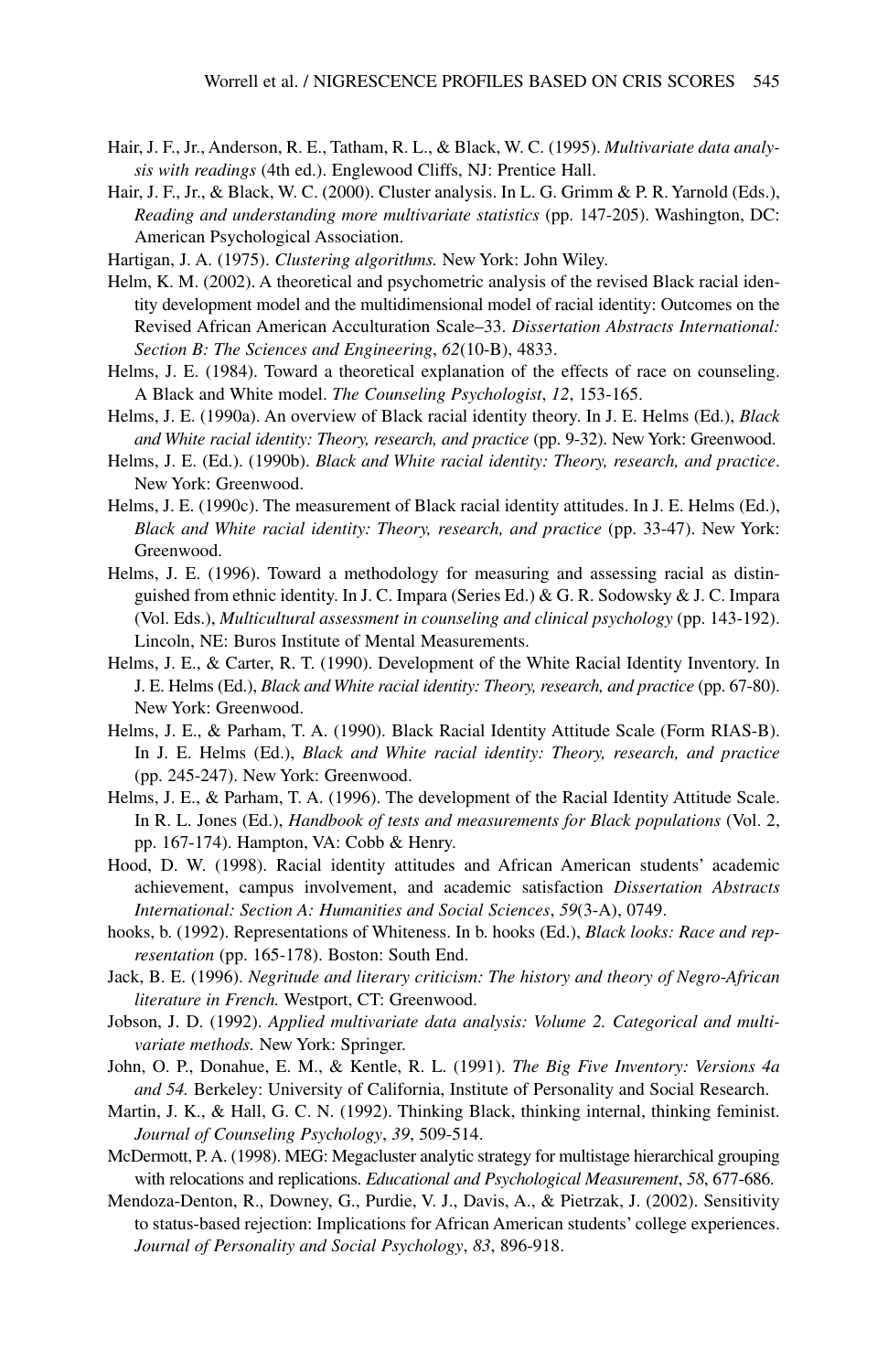- Mojena, R. (1977). Hierarchical grouping methods and stopping rules—An evaluation. *Computer Journal*, *20*, 359-363.
- Neville, H. A., & Lily, R. L. (2000). The relationship between racial identity cluster profiles and psychological distress among African American college students. *Journal of Multicultural Counseling and Development*, *28*, 194-207.
- Ogbu, J. U. (2003). *Black American students in an affluent suburb: A study of academic engagement.* Mahwah, NJ: Lawrence Erlbaum.
- Oyserman, D., Kemmelmeier, M., Fryberg, S., Brosh, H., & Hart-Johnson, T. (2003). Racialethnic self-schemas. *Social Psychology Quarterly*, *66*, 333-347.
- Parham, T. A. (1989). Cycles of psychological nigrescence. *The Counseling Psychologist*, *17*, 187-226.
- Parham, T. A., & Helms, J. E. (1981). The influence of Black students' racial identity attitudes on preference for counselor's race. *Journal of Counseling Psychology*, *28*, 250-258.
- Parham, T. A., & Helms, J. E. (1985). Relation of racial identity attitudes to self-actualization and affective states of Black students. *Journal of Counseling Psychology*, *32*, 431-440.
- Parks, J. C. (2001). Racial identity and attitudes toward the use of professional mental health services. *Dissertation Abstracts International: Section B: The Sciences and Engineering*, *62*(4-B), 2072.
- Paulhus, D. L. (1984). Two-component model of socially desirable responding. *Journal of Personality and Social Psychology*, *46*, 598-609.
- Paulhus, D. L. (1991). Measurement and control of response bias. In J. P. Robinson, P. R. Shaver, & L. S. Wrightsman (Eds.), *Measures of personality and social psychological attitudes* (pp. 17-59). San Diego, CA: Academic Press.
- Pena, J. M., Bland, I. J., Shervington, D., Rice, J. C., & Foulks, E. F. (2000). Racial identity and its assessment in a sample of African-American men in treatment for cocaine dependence. *Journal of Drug and Alcohol Abuse*, *26*, 97-112.
- Phinney, J. S. (1992). The Multigroup Ethnic Identity Measure. *Journal of Adolescent Research*, *7*, 156-176.
- Pinkney, A. (1990). *The myth of Black progress.* New York: Cambridge University Press.
- Richardson, T. Q., & Helms, J. E. (1994). The relationship of the racial identity attitudes of Black men to perceptions of "parallel" counseling dyads. *Journal of Counseling and Development*, *73*, 172-177.
- Rosenberg, M. (1965). *Society and the adolescent self-image.* Princeton, NJ: Princeton University Press.
- Sanchez, D. (2002). The relationship among racial identity attitudes, religious orientation and ego identity status in Black college students. *Dissertation Abstracts International: Section B: The Sciences and Engineering*, *63*(4-B), 2072.
- Sellers, R. M., Rowley, S. A. J., Chavous, T. M., Shelton, J. N., & Smith, M. A. (1997). Multidimensional Inventory of Black Identity: A preliminary investigation of reliability and construct validity. *Journal of Personality and Social Psychology*, *73*, 805-815.
- Sellers, R. M., Smith, M. A., Shelton, J. N., Rowley, S. A. J., & Chavous, T. M. (1998). Multidimensional model of racial identity: A reconceptualization of African American racial identity. *Personality and Social Psychology Review*, *2*, 18-39.
- Senghor, L. S. (1988). *Ce que je crois: Negritude, francite et civilisation de l'universel* [That which I believe: Negritude, Frenchness, and universal civilization]*.* Paris: B. Grasset.
- Smith, R. C. (2003). *Encyclopedia of African American politics.* New York: Facts on File.
- Spencer, M. B. (1982). Personal and group identity of Black children: An alternative synthesis. *Genetic Psychology Monographs*, *106*, 59-84.
- Steele, C. M. (1997). A threat in the air: How stereotypes shape intellectual identity and performance. *American Psychologist*, *52*, 613-629.